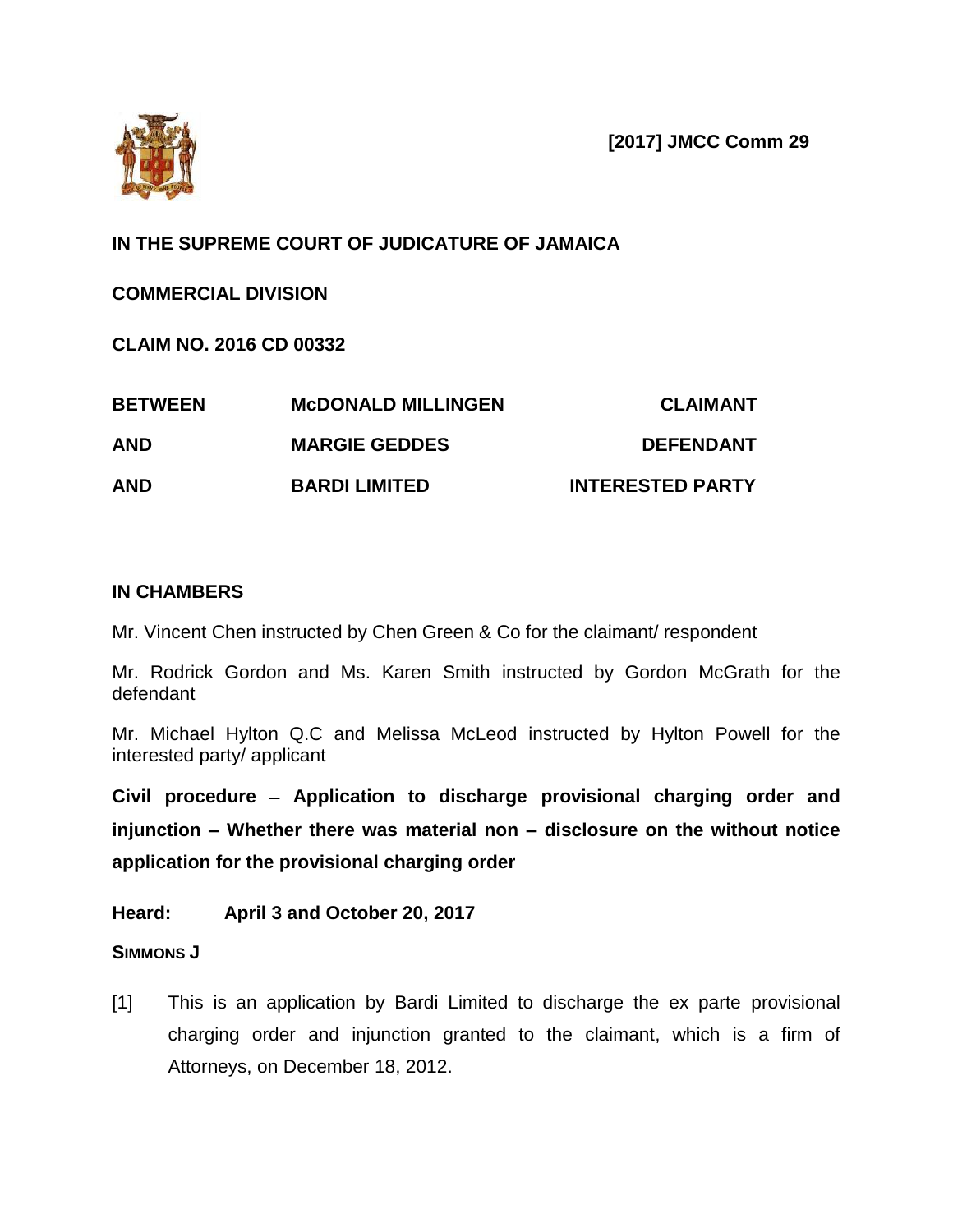### **BACKGROUND**

- [2] The ex parte charging order was granted in respect of the following:-
	- (i) Two (2) ordinary shares (and dividends arising therefrom) held by Margie Geddes in Bardi Limited.
	- (ii) 84,000,000 ordinary shares (and dividends arising therefrom) in Desnoes & Geddes Limited issued to and registered in the name of Bardi Limited.

The order for injunction restrained the defendant, Margie Geddes, from selling or charging the shares held by her in Bardi Limited and the 84,000,000 shares held by Bardi Limited in Desnoes & Geddes Limited until the hearing of an application for a final charging order

The application for the Final Charging Order was scheduled to be heard on April 24, 2013. That application has not been heard as the defendant applied to set aside the default costs certificate on which it is based. The decision in respect of that application is still pending.

- [3] The application for the provisional charging order was based on the following grounds:-
	- *"(a) The claimant/applicant obtained in its favour a Default Costs Certificate in the sum of US\$1,048,807.19 against Margie Geddes which remains due and outstanding notwithstanding demands being made for payment of same.*
	- *(b) The applicant can enforce its judgment debt by charging stock including shares in which the defendant has a beneficial interest pursuant to rule 48.1(1)(b) and 48.1(2) of the Civil Procedure Rules.*
	- *(c) The defendant Margie Geddes has a beneficial interest in the ordinary shares in Bardi Limited and the assets of Bardi Limited*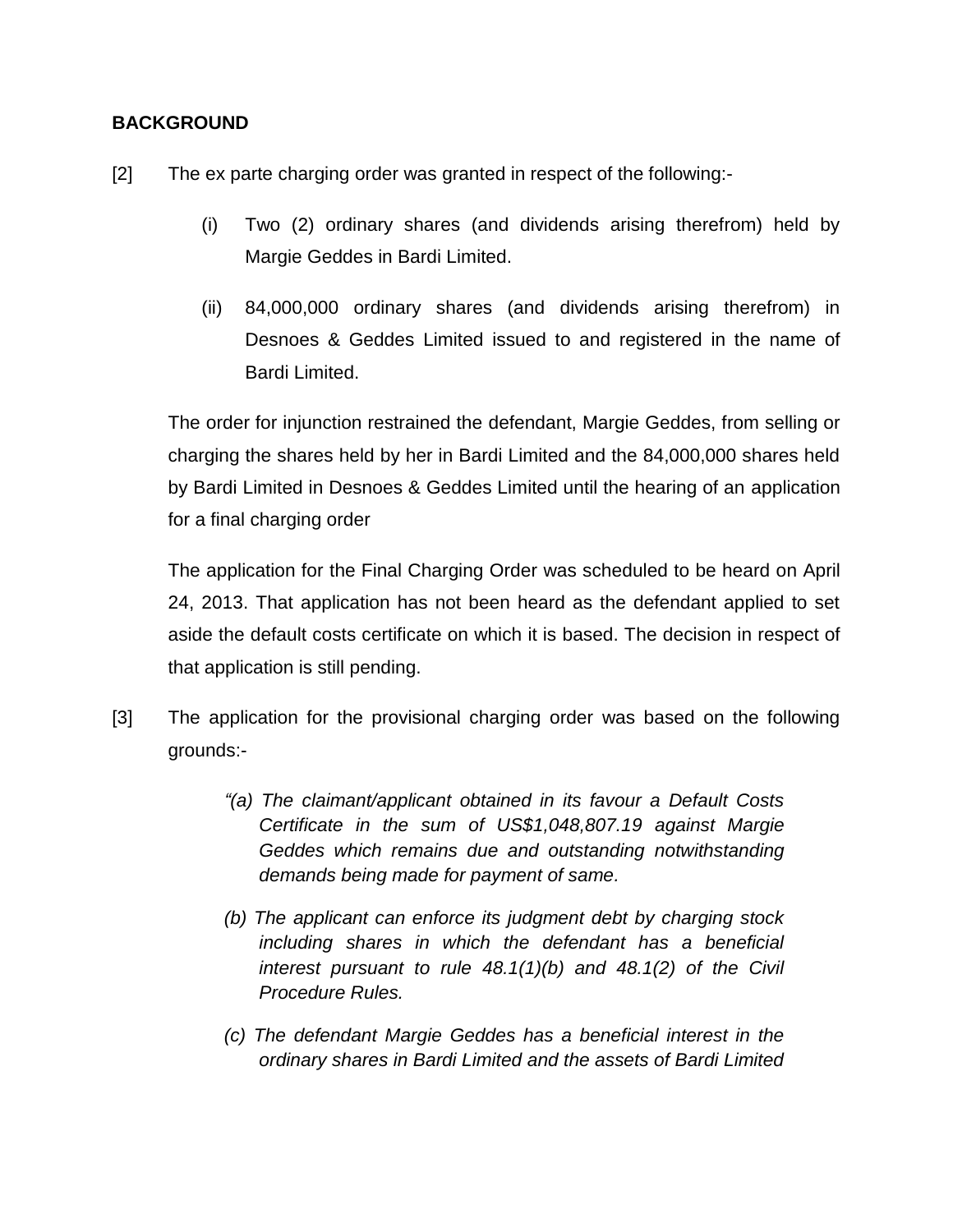*which includes 84,000,000 shares in Desnoes & Geddes Limited.*

*(d) Pursuant to section 28A of the Judicature (Supreme Court) Act".*

- [4] The application was supported by the affidavit of Mr. Malcolm McDonald, (an attorney-at-law and partner in the claimant) which was sworn to on October 26, 2012.
- [5] In his affidavit, Mr. McDonald stated that on January 30, 2012 the claimant obtained a default costs certificate in the sum of United States one million fortyeight thousand eight hundred and seven dollars and nineteen cents (US\$1,048,807.19) against the defendant, Mrs. Margie Geddes, for work done on her behalf over a period exceeding five (5) years.
- [6] It was further stated that the claimant and the defendant were litigants in Claim No. 2008 HCV 4243 and Supreme Court Civil Appeal No. 44 of 2009 which were determined in the defendant's favour. The defendant's costs in the Court of Appeal were taxed in the sum of Jamaican two million two hundred and five thousand nine hundred and fifty six dollars and seventy five cents (J\$2,205,956.75).
- [7] Mr. McDonald stated that he was advised by his attorneys-at-law that they communicated with the defendant"s attorneys-at-law by letter dated, June 26, 2012, requesting that the defendant"s taxed costs be set off against the claimant"s default cost certificate and that the difference be remitted to the claimant"s attorneys-at-law.
- [8] He indicated that the claimant had not received any payment from the defendant who was resident in the United States of America. It was further stated that no application was filed to challenge the default cost certificate.
- [9] Mr. McDonald also stated that to the best of his knowledge, information and belief the defendant is the sole legal and beneficial owner of all the ordinary shares in Bardi Limited and as such, is the sole shareholder of that company.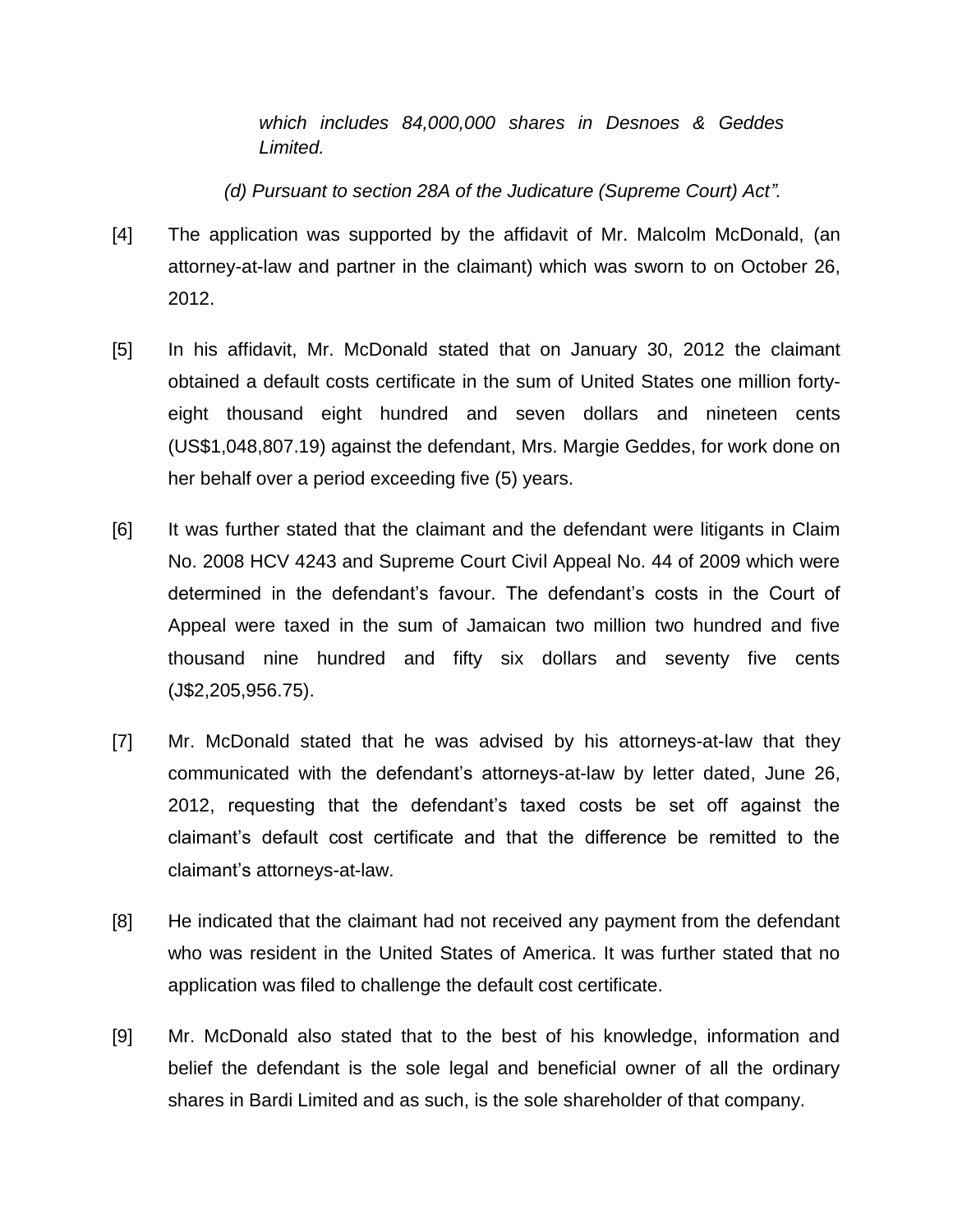- [10] He also indicated that Bardi Limited"s annual returns shows that the defendant is the holder of one ordinary share in that company and that the other ordinary share is held by the estate of Mr. Paul Geddes, who was the late husband of the defendant. Mr. McDonald deposed that the defendant is the sole executrix and sole beneficiary of the estate of Mr. Paul Geddes.
- [11] He further stated that the defendant is one of two directors of Bardi Limited which holds 84,000,000 ordinary shares in Desnoes & Geddes Limited (D & G). He stated that to the best of his knowledge, information and belief, Bardi Limited does not trade or otherwise operate. He indicated that its annual returns state that the total amount of indebtedness of the company in respect of all mortgage and charges of the kind required to be registered with the Registrar under the Companies Act was nil.
- [12] Mr. McDonald asserted that he is of the belief that the company had not traded from December 2011 to the time of filing the claimant"s application and had not incurred trade debts or mortgages or charges over its assets. He concluded that in the circumstances, the defendant as the sole shareholder is beneficially entitled to its assets which are the 84,000,000 shares in D & G.
- [13] Mr. McDonald indicated that he believed that the defendant would take steps to sell or otherwise dissipate the assets of Bardi Limited which would affect the value of the share capital of the company and frustrate the claimant"s ability to recover its costs. He also deponed, that to the best of his knowledge, information and belief, the defendant has, according to the judgment of the Honourable Court attempted to dispose of assets of Bardi Limited in an effort to defeat the claims of creditors against the company.
- [14] A number of documents were exhibited to Mr. McDonald's affidavit. They include:-
	- (iii) A copy of the default costs certificate dated January 30, 2012;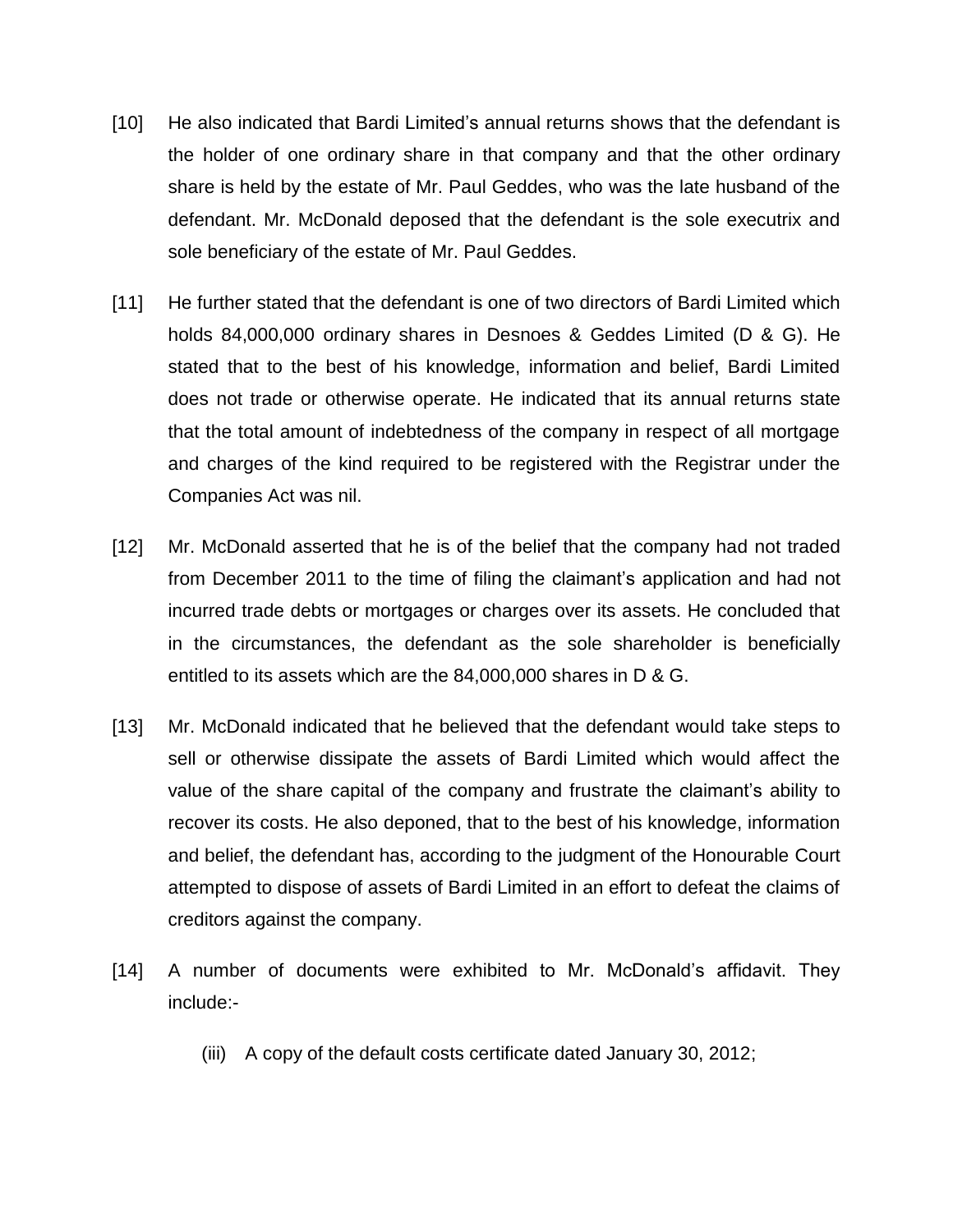- (iv) A copy of the certificate of costs obtained in the defendant"s favour in the Court of Appeal;
- (v) A copy of the letter to the attorneys-at-law of the defendant dated June 26, 2012;
- (vi) A copy of Bardi Limited"s annual returns ending December 31, 2011;
- (vii) A copy of the Grant of Probate in respect of the estate of Mr. Paul Geddes (with the will of the deceased attached); and
- (viii) A copy of the judgment of Justice McIntosh in Suit No CL 1999/J103 and Suit No CL 1999/J104
- [15] After the grant of the provisional charging order, the defendant filed a Notice of Application on April 11, 2013 seeking, among other things, orders that the claimant"s claim for costs be struck out and the default costs certificate issued on January 30, 2012 be set aside. In the alternative, she sought the following orders:-
	- (i) That she be permitted to file Points of Dispute in relation to the claimant"s Bills of Costs; or
	- (ii) That the enforcement of the Default Costs Certificates be stayed pending consideration of the application.
- [16] The application was heard.
- [17] Subsequently, Heineken Sweden AB made a mandatory take-over offer to purchase the shares held by third parties in D & G.
- [18] Mrs. Geddes, once again, sought the court"s assistance. This time, she asked the court to vary its earlier pronouncements. Specifically she requested, among other things, that: -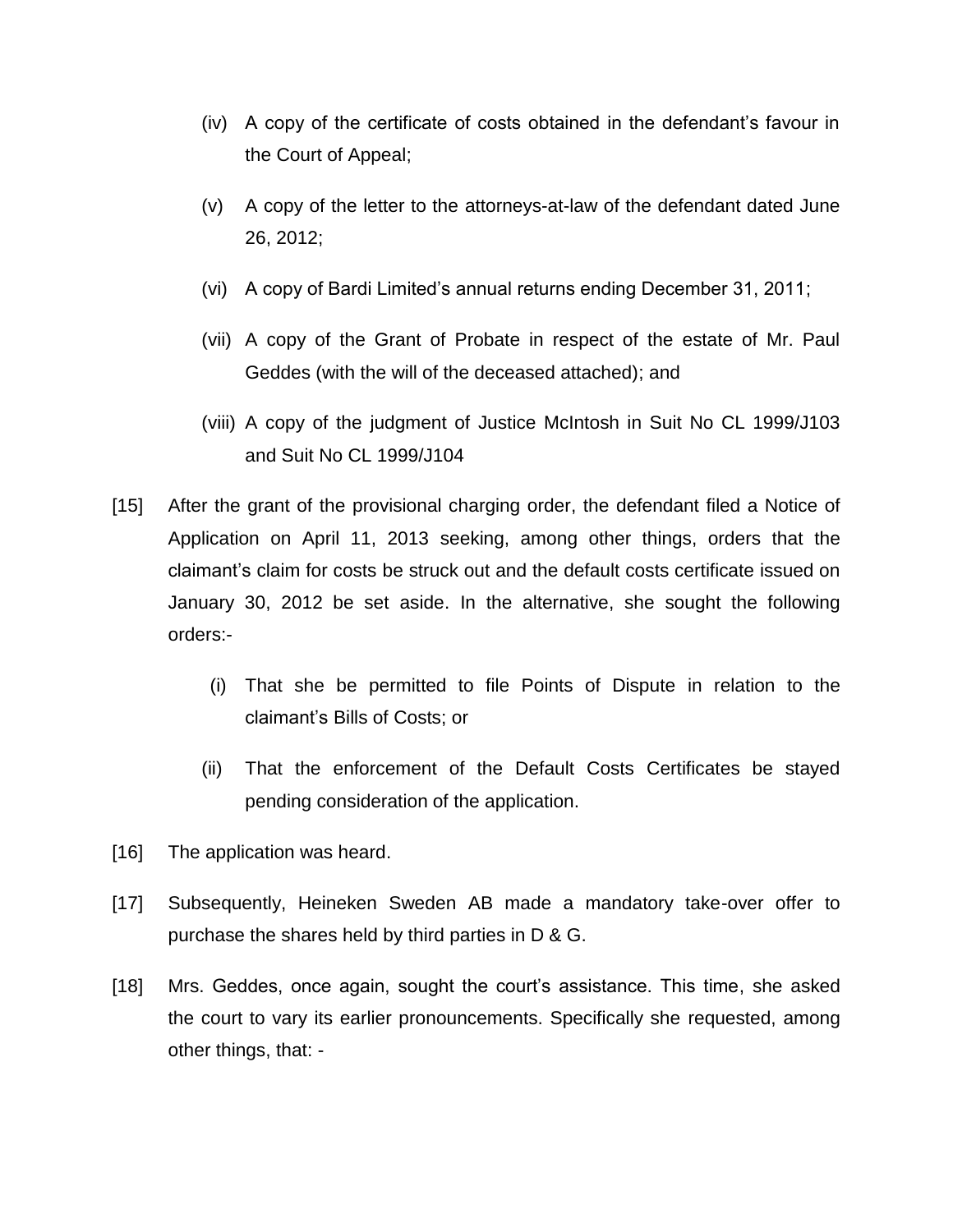- (i) the provisional charging order obtained on December 18, 2012 be varied to substitute the charged asset from shares in Bardi Limited and Desnoes & Geddes Limited with a United States dollar account in escrow;
- (ii) the court permit a variation to the effect that the amount of one million four hundred thousand United States dollars (US\$1,400,000.00) be placed in an escrow account in the joint names of the claimant and defendant"s attorneys-at-law and held at an agreed financial institution immediately upon the release of the charged shares;
- (iii) in the alternative, a fair amount, in a United States dollars amount that the court deems fit, be placed in an escrow account in the joint names of the claimant and defendant"s attorneys-at-law, and held at a financial institution upon the release of the charged shares.
- [19] The amended Notice of Application was filed on March 21, 2016 and it was supported by the affidavit of Mrs. Geddes sworn on March 18, 2016 and filed on March 21, 2016.
- [20] The application was refused by Morrison J. It is now the subject of an appeal.
- [21] Subsequent to that Bardi Limited made an application to be added as an interested party to the claim and for the claim to be transferred to the Commercial Division of this court.

### **THE APPLICATION BEFORE THE COURT**

- [22] Bardi Limited seeks the following orders:-
	- (i) That the order made on December 13, 2012 granting a charging order in respect of 84,000,000 ordinary shares (and dividends arising therefrom) in D & G issued to and registered in the name of Bardi Limited be discharged.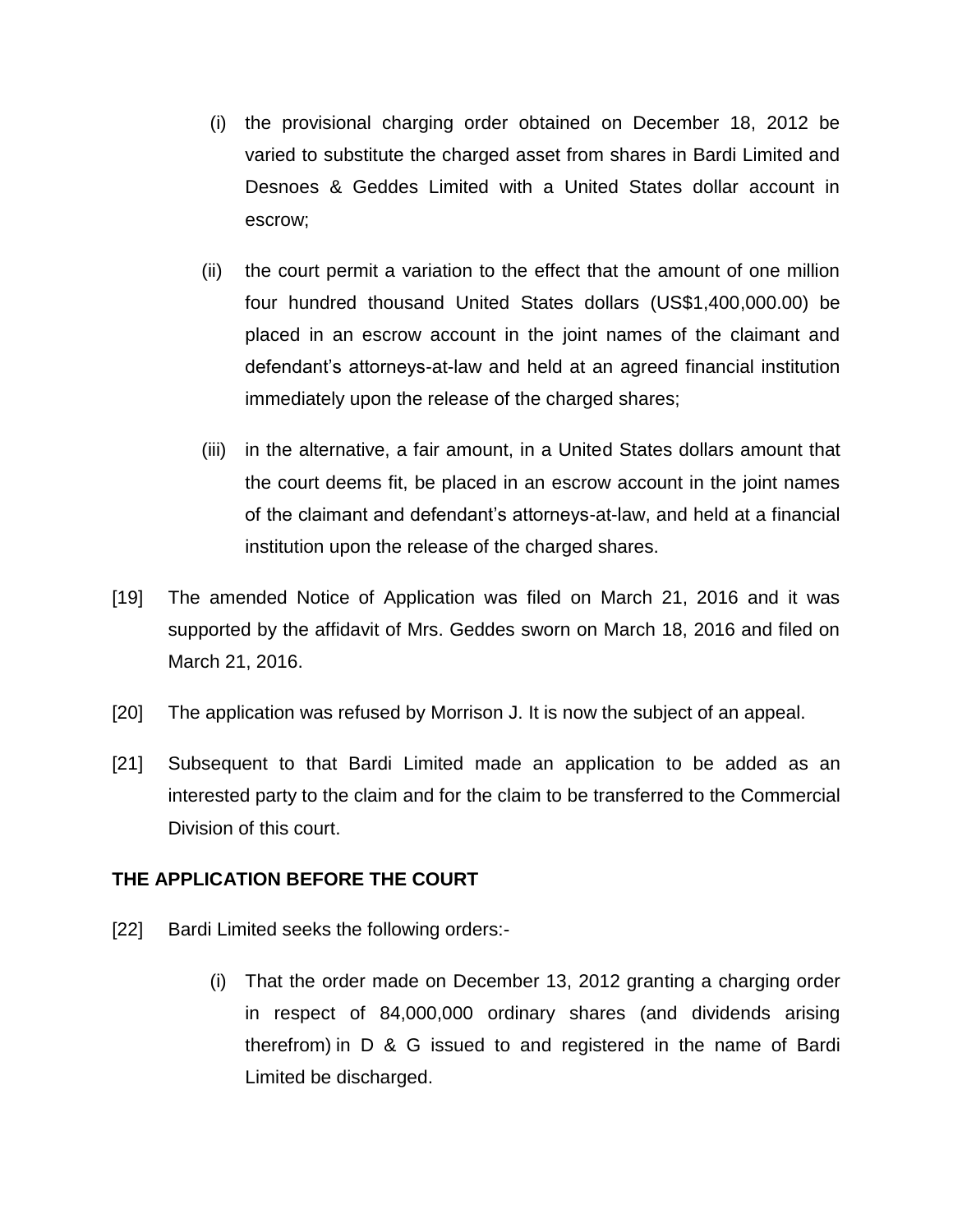- (ii) That the injunction granted on December 13, 2012 in relation to the said shares be discharged.
- (iii) That the claimant pays the costs of this application to the applicant on the indemnity basis to be taxed immediately if not agreed.
- (iv) Such further or other relief as the court deems just.
- [23] The grounds of the application are quite substantial and I do not propose to list them all. They state in part:-
	- (1) The applicant owns the shares which are the subject of the order and is therefore an interested person.
	- (2) The applicant objects to the charging order on the basis that its shares are not jointly owned with the judgment debtor and it owes no debt to the judgment creditor.
	- (3) The affidavit in support of the application does not comply with rule  $48.3(2)(f)(iii)$  and (iv).
	- (4) The application for the injunction was made, pursued and enforced in circumstances that constitute an abuse of the court"s process in that:-
		- (a) The claimant was guilty of material non-disclosure and material misstatements including that:-
			- (i) The shares held by Bardi Limited in D & G Limited are not held jointly with the defendant
			- (ii) The defendant is not the sole shareholder of Bardi Limited; and
			- (iii) Bardi Limited did not owe a debt to the claimant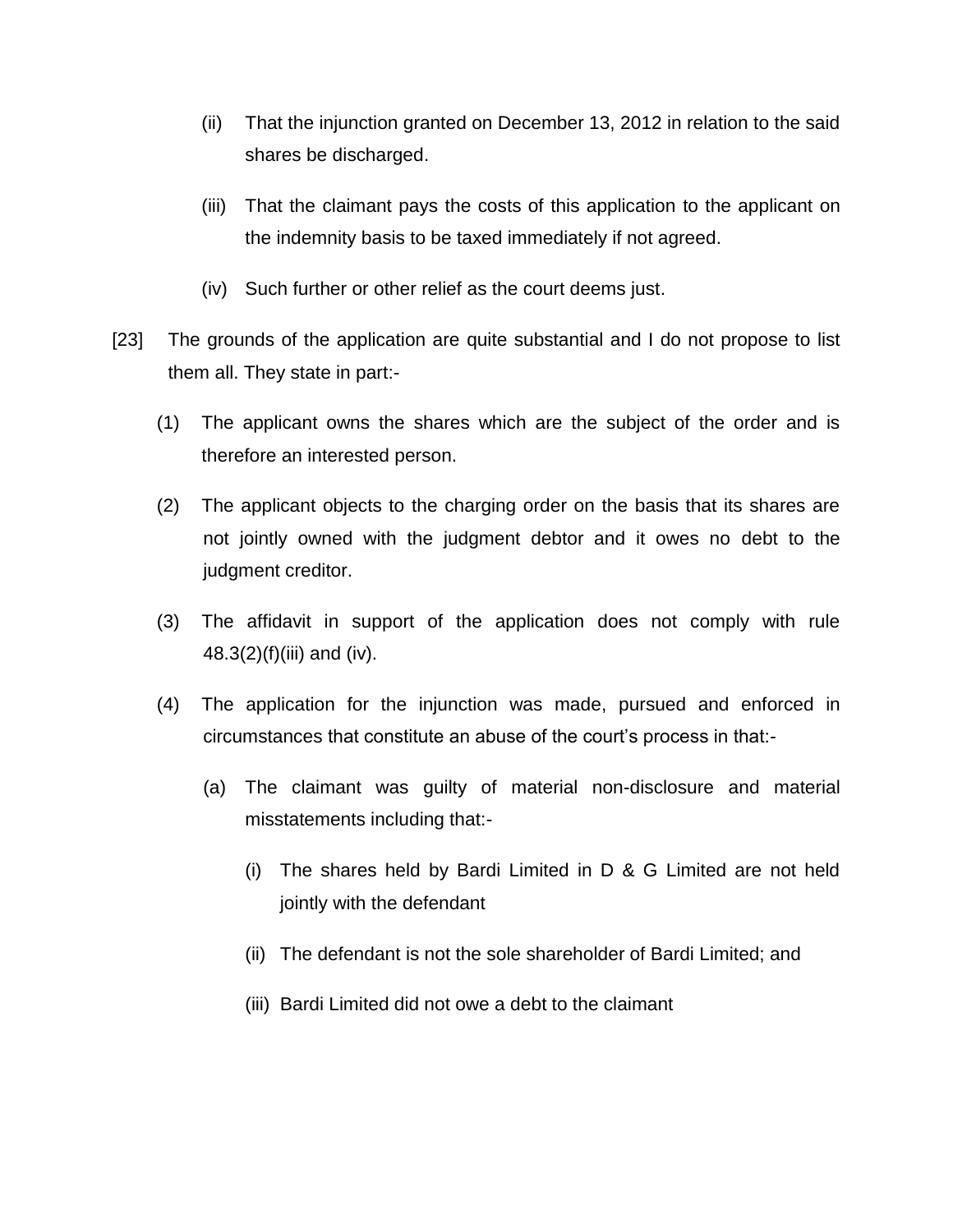- (b) The claimant applied for, secured and enforced the injunction against the relevant shares when the claimant knew this was entirely unjustified and unsupported by the evidence.
- (c) The claimant secured and enforced the injunction in a manner and in circumstances that were calculated to secure a tactical advantage by attempting to force the defendant to abandon her challenge to the claimant"s default costs certificate.
- (5) The claimant failed to give an undertaking as to damages and there was no evidence that it could pay any damages that might be caused by the injunction.
- [24] The application is supported by the affidavits of Paula Jackson sworn on June 30, 2016 and Kereene Smith sworn on June 30, 2016.

## **THE APPLICANT'S SUBMISSIONS**

- [25] Mr. Hylton Q.C. submitted that the court has the power to set aside the Orders on various bases. He directed the court"s attention to rules 48.8 (2) and (3) of the *Civil Procedure Rules* (*CPR*) which provide, among other things, that an interested person may file an objection to a provisional charging order not less than fourteen (14) days before the hearing of an application to discharge or make the provisional order final. Learned Queen"s Counsel pointed out that the court has not yet heard an application to make the provisional charging order final and therefore the applicant may still object if the court is satisfied that it is an interested person.
- [26] The court"s attention was also directed to rules 48.6(2) and 48.8(4) of the *CPR*. The former provides, among other things, that an interested person is any person who owns the stocks to be charged jointly with the judgment debtor or any other person who has an interest in the personal property to be charged. The latter provides, in part, that the court has the power to discharge a provisional charging order.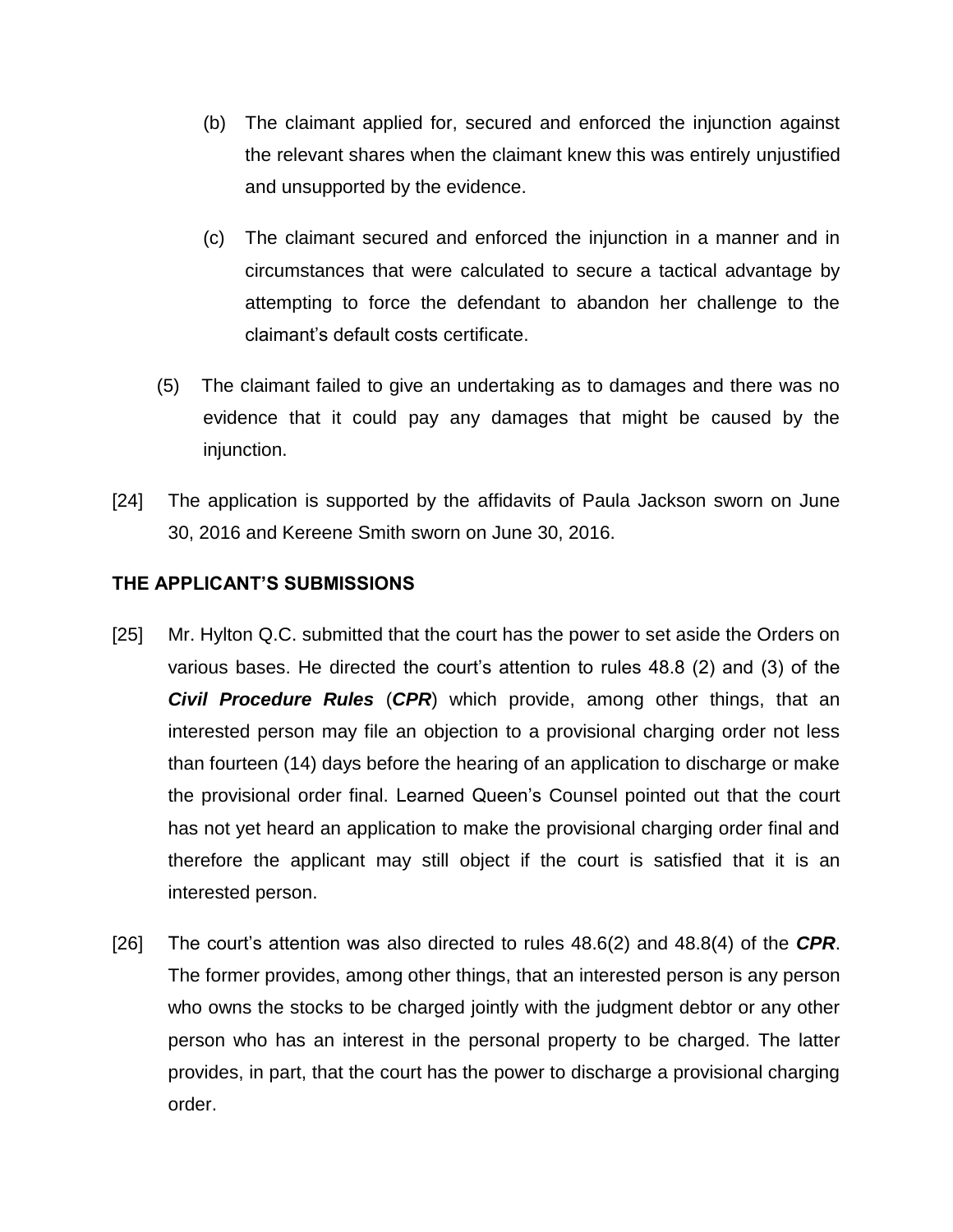- [27] It was submitted that since the applicant owns the D & G shares which are the subject of the charging order it is an interested person, for the purposes of rule 48 and can therefore apply to the court to discharge the provisional charging order.
- [28] Learned Queen's Counsel contended that the applicant objects to the provisional charging order on the basis that it is the sole owner of the shares which have been charged and it owes no debt to the respondent/judgment creditor. He also indicated that Bardi Limited wishes to sell its shares in D & G and has been prevented from doing so by the orders.
- [29] Reference was made to the case of *First Global Bank Limited v Rohan Rose* [2016] JMCC Comm 19 in support of that submission. In that case it was found that the court should not have made a provisional charging order over the applicant"s property for which she was the sole owner. As a result, the provisional charging order was varied. A final charging order was granted but only in respect of items belonging to the respondent alone or jointly held by the respondent and the applicant.
- [30] It was submitted that rule 11.16 of the *CPR* provides another basis upon which the court can set aside the order. That rule states that a respondent to whom notice of an application was not given, may apply to the court to set aside or vary any order made in respect of that application.
- [31] Mr. Hylton Q.C. also submitted that since the orders were made on an *ex parte* application, they may be set aside at an *inter partes* hearing. He also stated that the applicant has not been served with a copy of the orders and therefore the time for making the application has not started to run.
- [32] The court was also reminded that rule 26.1(7) of the *CPR* provides that the power of the court to make an order includes the power to vary or revoke that order.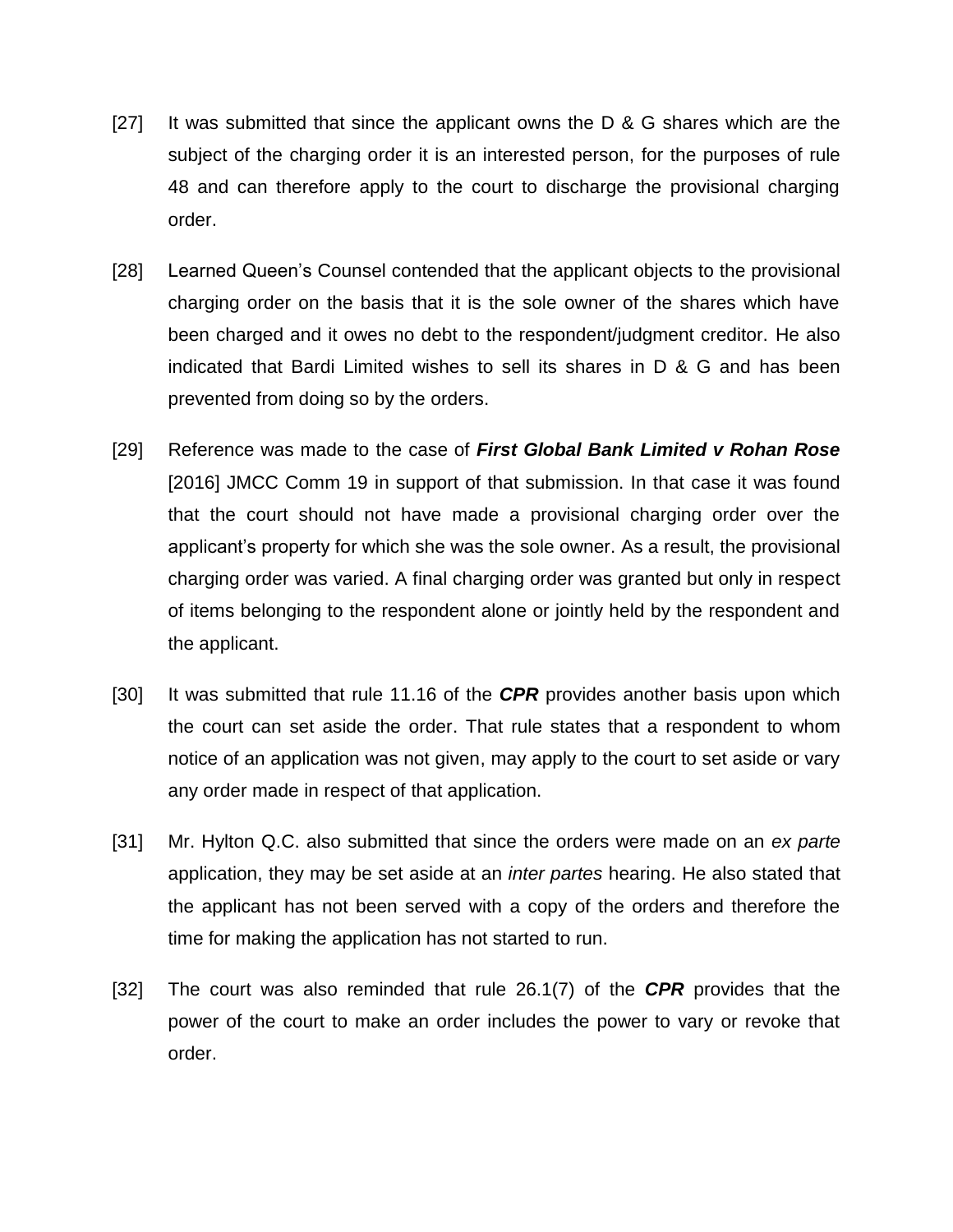- [33] It was submitted that the provisional charging order should be discharged because the instant case is not one where it would be appropriate to "pierce the corporate veil". In such circumstances, it was argued, that there is no basis on which to maintain the charging order over the applicant's shares to secure Mrs. Geddes' debt.
- [34] Learned Queen"s Counsel further submitted that because the claimant/respondent clearly recognises that the court cannot make a charging order over property that is not owned by the defendant, it now argues that Bardi Limited and Mrs. Geddes should not be treated as separate legal entities. On this basis the respondent urges the court to "pierce the corporate veil" in order to justify the continuation of the injunction and the charge over the applicant"s shares.
- [35] Mr. Hylton Q.C. argued that both as a matter of fact and law the respondent's contention is misconceived.
- [36] Learned Queen's Counsel then highlighted what he referred to as "facts" which were outlined in the 2016 McDonald affidavit which the respondent relied on to justify "piercing the corporate veil". They are:-
	- (i) Bardi Limited has no assets in Jamaica other than the D & G shares
	- (ii) Bardi Limited has no directors other than Mrs. Geddes
	- (iii) Bardi Limited does not file annual returns
	- (iv) Bardi Limited "exists for the sole reason of holding Mrs. Geddes shares in D & G and nothing else"
	- (v) The legal work which is the subject of this claim and the default cost certificate was to represent Mrs. Geddes and Bardi Limited to protect the latter"s interest in legal proceedings.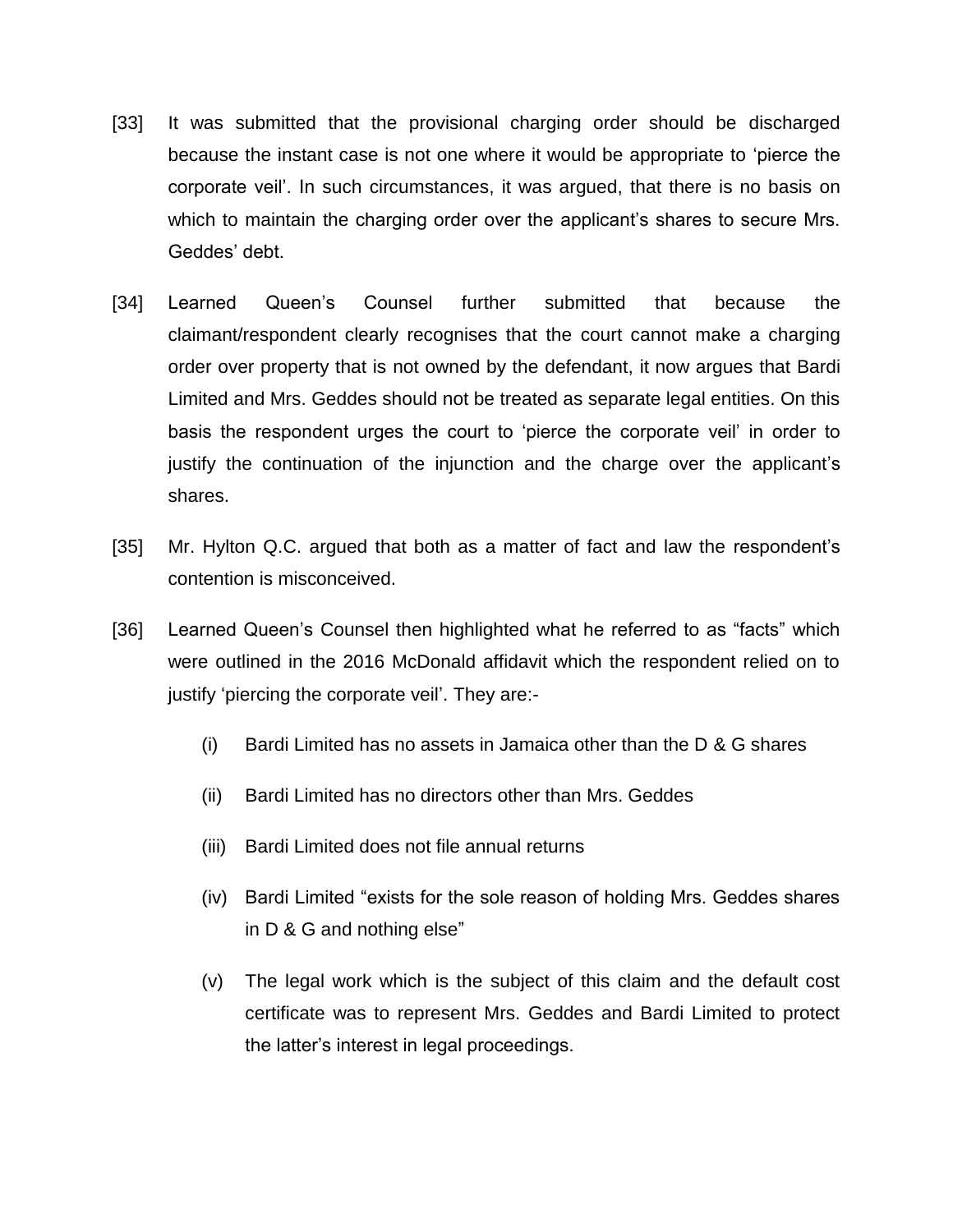- (vi) There was a contingency agreement with Mrs. Geddes for the claimant to be paid any surplus in the assets of Bardi Limited.
- [37] Mr. Hylton Q.C. submitted that it is clear from the unchallenged documentary evidence, which the 2016 affidavit of Mr. McDonald failed to disclose, that these "facts" are all either untrue or misleadingly incomplete.
- [38] He submitted that the  $2^{nd}$  affidavit of Paula Jackson points out that the applicant owns several other shares in addition to the D & G shares and exhibits the applicant"s Financial Statements for the year ended December 31, 2014 and a Mayberry Portfolio Statement as at December 31, 2015.
- [39] Mr. Hylton Q.C. contended that the  $2<sup>nd</sup>$  Jackson affidavit also exhibits documents which make it clear that the claimant/respondent was aware of the fact that the applicant had other assets. These documents include a letter from the claimant/respondent to the applicant"s provisional liquidator providing him with, among other things, a list of the applicant"s various shareholdings and an affidavit sworn by Malcolm McDonald in 2008 in another claim against Mrs. Geddes in which he listed various shares held by the applicant.
- [40] He submitted that it is also important to bear in mind that Mrs. Geddes only recently became the sole director of the applicant as the  $2<sup>nd</sup>$  Jackson affidavit points out. At the time the orders were made, the applicant had another director, Mrs. Felicity Brandt.
- [41] Learned Queen's Counsel submitted that contrary to the 2016 McDonald affidavit, the applicant does in fact file annual returns. The most recent annual returns (up to December 31, 2015) are exhibited to the  $2<sup>nd</sup>$  Jackson affidavit as are the certificates of incorporation and good standing.
- [42] Mr. Hylton Q.C. contended that the 2016 McDonald affidavit alleges repeatedly that the legal work which is the subject of this claim was done for both Mrs. Geddes and the applicant. However, all the respondent's previous documents indicate that this is not true.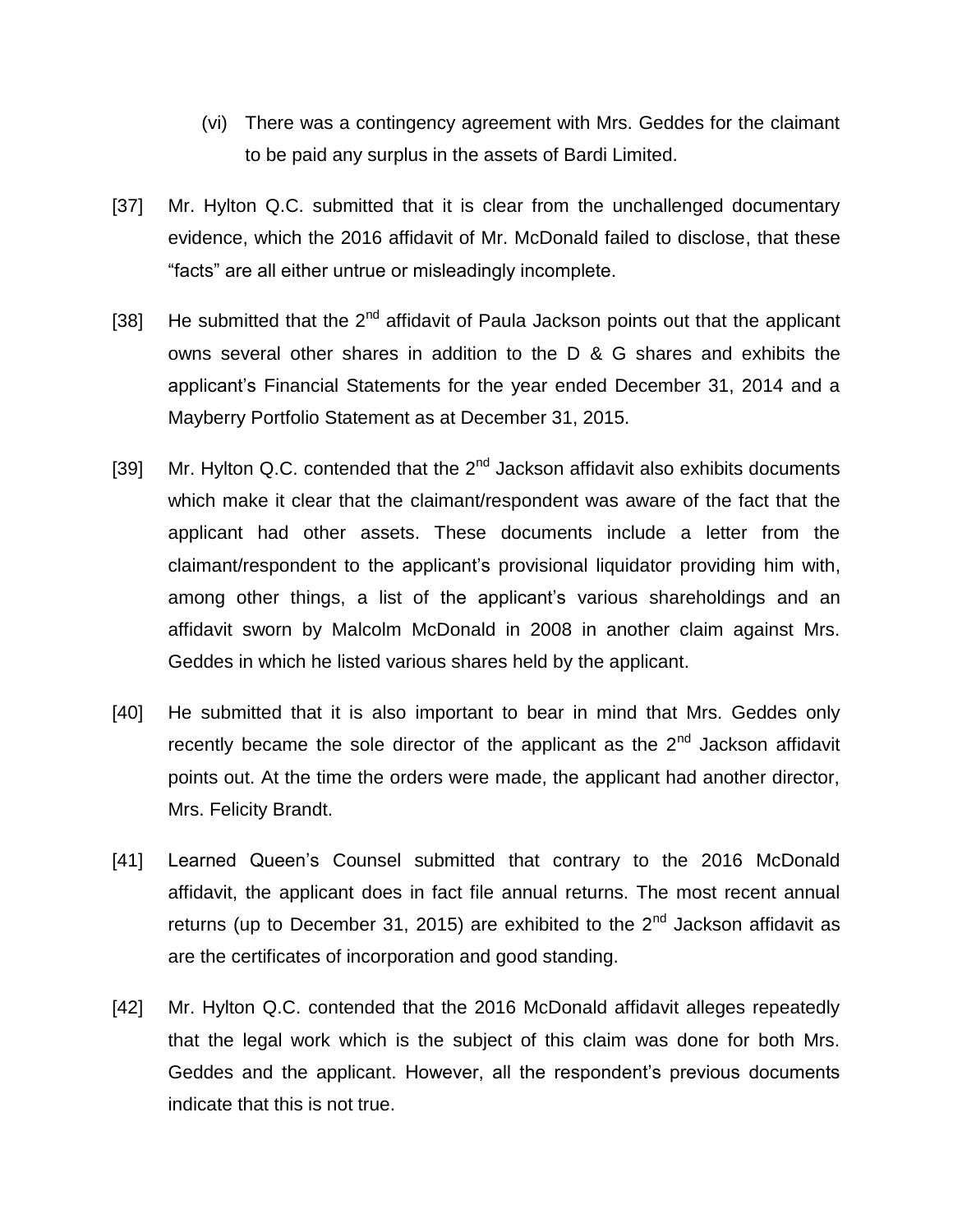- [43] He pointed out that in the 2012 McDonald affidavit it was expressly stated that the default costs certificate covered "work done on Mrs. Geddes' behalf".
- [44] Learned Queen's Counsel pointed out that in a previous claim the respondent recognised the separate legal personality of the applicant and did not only sue Mrs. Geddes. It sued the applicant as a separate defendant and referred to separate work done for each of them.
- [45] Mr. Hylton Q.C. further pointed out that in the 2008 McDonald affidavit, Mr. McDonald explained that his firm was separately retained to act on behalf of the applicant and on behalf of Mrs. Geddes and for different purposes.
- [46] He stated that the respondent/claimant was retained on behalf of the applicant to defend it against a suit by Jorril Financial Incorporated and later, to enforce the applicant"s rights under an Agreement for Sale of shares. On the other hand, the claimant was retained by Mrs. Geddes personally to protect her interest as the sole shareholder of the applicant. The claimant billed Bardi Limited and was paid for the work it did on its behalf.
- [47] It was submitted, that it is clear from the respondent's documents, that it treated the applicant as a separate legal entity and not merely, Mrs. Geddes" alter ego.
- [48] It was further contended, that the allegation contained in the 2016 McDonald affidavit that there was a contingency agreement between Mrs. Geddes and the respondent/claimant is at best, misleading. Mr. Hylton Q.C. submitted that the respondent failed to disclose that in previous proceedings it had alleged the existence of such an agreement and the Court of Appeal in *Margie Geddes v Messrs McDonald Millingen* [2010] JMCA Civ 2, ruled that there was no such agreement.
- [49] Learned Queen"s Counsel stated, that the 2016 McDonald affidavit refers to the debt the applicant owes to Mrs. Geddes but failed to disclose that the debt was secured by a promissory note. It was argued, that the fact that Mrs. Geddes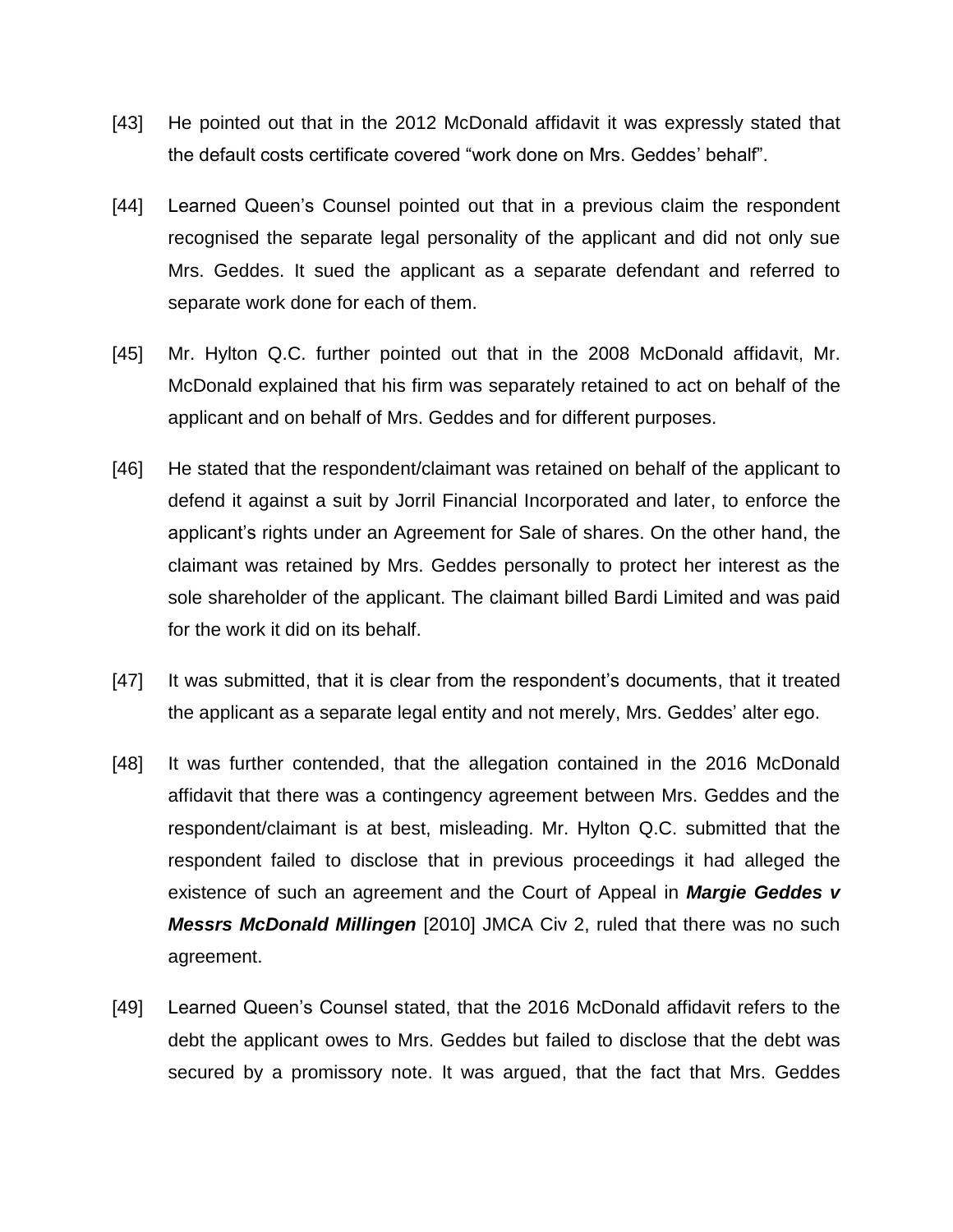required a formal loan document certainly indicates that she considered the company to be a separate legal entity.

- [50] It was submitted that based on the unchallenged evidence, the applicant is a separate legal entity and not the alter ego of Mrs. Geddes.
- [51] Mr. Hylton Q.C. also submitted that even if the facts had been as the respondent alleges, the authorities show, that that the court cannot "pierce the corporate veil" in the circumstances of this case. Reference was made to the case of *International Hotels (Jamaica) Limited v Proprietors Strata Plan No 461* (unreported), Court of Appeal, Jamaica, SCCA 135/2008, judgment delivered 4 December 2013 in support of this contention. Reference was also made to the cases of *Adams and others v Cape Industries plc and another* [1991] 1 All ER 929 and *Prest v Petrodel Resources Limited* [2013] 4 All ER 673.
- [52] It was submitted that in the instant case, there is no justification for "piercing the corporate veil" as there is no evidence or even a suggestion that the applicant was formed or exists to shield Mrs. Geddes from her existing liability to the claimant/respondent. Mr. Hylton Q.C stated that the defendant was incorporated almost 30 years ago and owned the shares long before the dispute with the claimant/respondent arose so there can be no suggestion that the shares were transferred to it because of this claim.
- [53] In the circumstances, learned Queen's Counsel contended that the statement in the McDonald affidavit that Mrs. Geddes is *"entitled to the assets of Bardi Limited"* and the statement in the Manning affidavit that Mrs. Geddes has a *"beneficial interest in the eighty four million (84,000,000) shares held by Bardi Limited in Desnoes and Geddes Limited"* are wrong as a matter of law.
- [54] It was further submitted, that the injunction should be set aside on the basis that the respondent failed to give an undertaking as to damages and there was no evidence that it could pay any damages that may become due, because of the injunction. Learned Queen"s Counsel pointed out that even when the respondent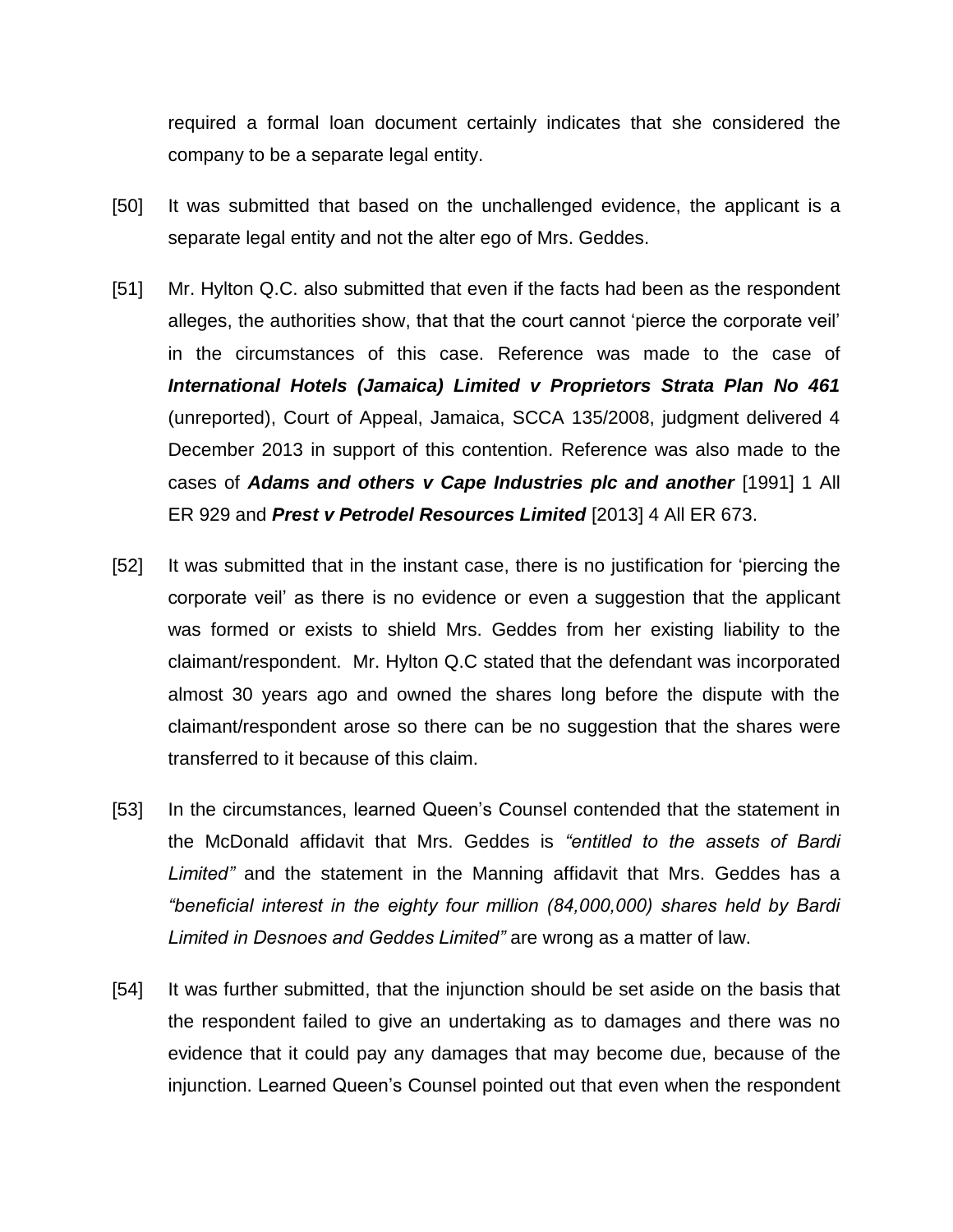sought and obtained an extension of the injunction, it still failed to give an undertaking as to damages, or provide evidence of its ability to honour any such undertaking. The court was directed to rule 17.4 (2) of the *CPR* in this regard.

- [55] Reference was also made to the case of *Olint Corp Limited v National Commercial Bank* [2009] UKPC 16 in support of that submission. In that case, the Privy Council declared that when an injunction is granted, the beneficiary of the injunction should usually be required to give an undertaking as to damages. Mr. Hylton Q.C. submitted that the purpose of the undertaking is to protect the party who is restrained by the injunction against any damages he may suffer while the injunction is in force should it turn out that the injunction ought not to have been granted.
- [56] He emphasised that the authorities evince that the applicant must not only give an undertaking but must also provide evidence of an ability to satisfy the undertaking. The court was directed to the judgment of Mangatal JA (Ag) in *TPL Limited v Thermo-Plastics (Jamaica) Limited* [2014] JMCA Civ 50 in support of this submission.
- [57] It was submitted, that the respondent's contention that there was no need for an undertaking in this case because the provisional charging order was not an interim order is untenable. Mr. Hylton Q.C. submitted that the injunction was granted *ex parte* pending the *inter partes* hearing of the application for a final charging order. He stated that at the *ex parte* hearing the court had not heard from the applicant who is the most affected third party and as such it is no answer to say that "no undertaking was requested from the claimant".
- [58] Learned Queen"s Counsel made submissions regarding the importance of the requirement of an undertaking. He submitted that in this case the evidence indicates that the orders prevented the applicant from accepting an offer of United States twenty one million dollars (US\$21,000,000.00) for the shares at a time when they had been trading for just over United States five million dollars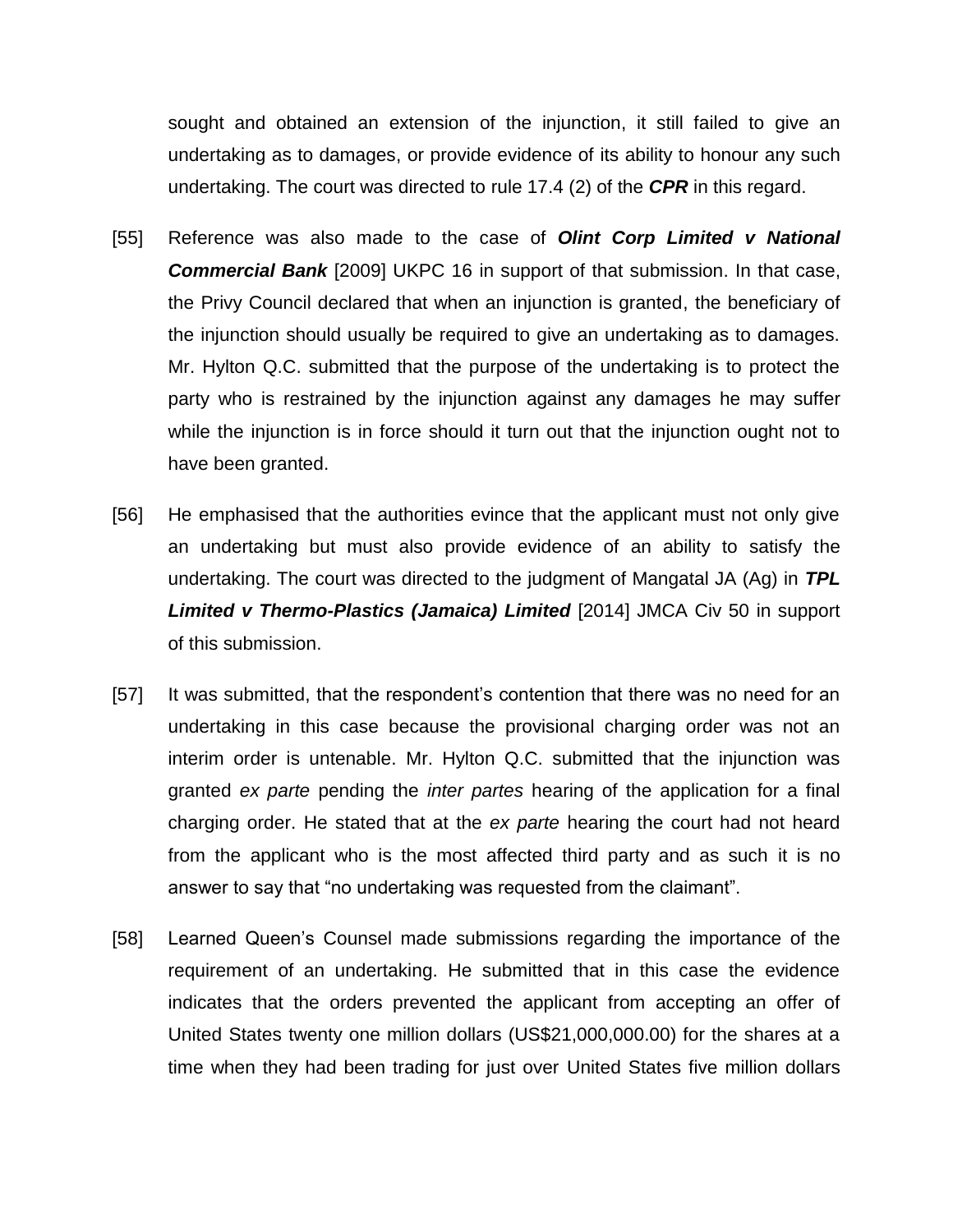(US\$5,000,000). Since then, the shares have been delisted. This, in his view, demonstrates the importance of an undertaking.

- [59] Learned Queen"s Counsel argued that the respondent"s contention that the court should not entertain the applicant"s application because the parties had agreed to adjourn the arguments in relation to the provisional charging order pending a decision on the validity of the default cost certificate is flawed for a number of reasons.
- [60] Firstly, the evidence does not support a contention that there was some binding agreement that the application to make the provisional charging order final would be effectively stayed pending the court"s decision. There is no correspondence or minute of order reflecting such an agreement and the effect of paragraph six (6) of the Manning affidavit and paragraph three (3) of Kereene Smith"s affidavit is merely that the parties made the sensible decision that Mrs. Geddes" application to set aside the default costs certificate should be heard first.
- [61] Secondly, the present application is entirely different. The grounds and issues that arise for consideration here were not before the learned Judge and could not have been the subject of any agreement between the parties.
- [62] Finally, and in any event, the applicant was not made a party to these proceedings until September 23, 2016 therefore any agreement between the parties could not have been the subject of any agreement between the parties.
- [63] Learned Queen's Counsel also contended that the respondent's argument that this application should await the hearing of Mrs. Geddes" appeal of the order of Morrison J is flawed for similar reasons. That appeal he said, relates to Mrs. Geddes" application to vary the provisional charging order. Mr. Hylton Q.C. submitted that the relief sought and the issues raised in the present application are entirely different. Also, the applicant was not a party to that application and is not a party to the appeal.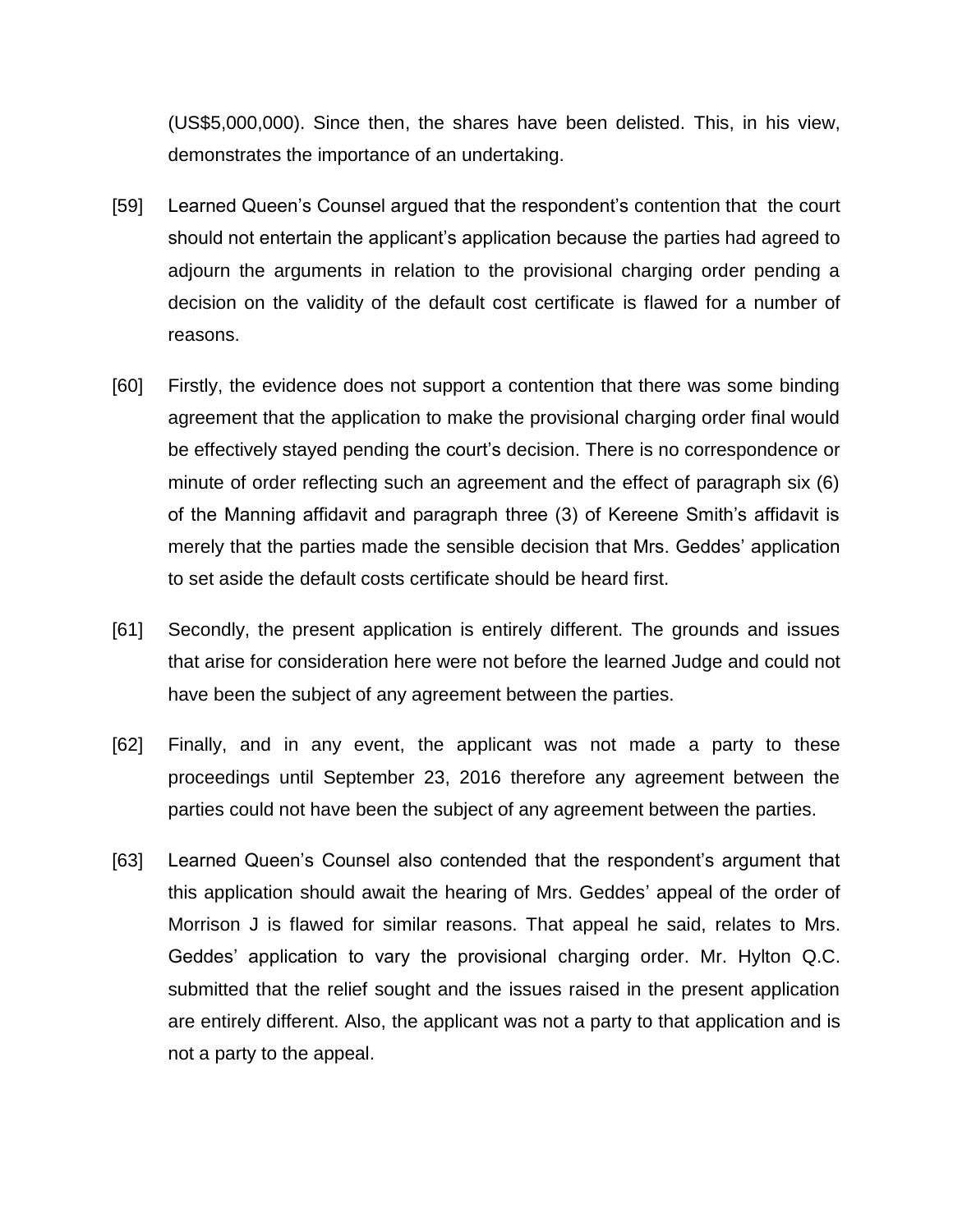- [64] It was submitted that if the court does not find favour with Mr. Hylton"s arguments the court should vary the injunction to restrain Mrs. Geddes from causing or presumably allowing the applicant to deal with its shares. However, if the court does not find that the applicant is Mrs. Geddes" alter ego there would be no basis for preventing her from acting as the applicant"s agent and allowing the company to deal with it shares.
- [65] In respect of costs, learned Queen's Counsel directed the court's attention to rules 65.17(1) and (3) of the *CPR* which provide that where the court has a discretion as to the amount of costs to be awarded to a party it should allow the amount the court deems reasonable. He stated that in such a case, the court is required to take all the circumstances into account in making its determination.
- [66] He also submitted that the court has a discretion as to whether costs should be awarded on an indemnity basis. Learned Queen"s Counsel stated that the bases on which the court can and should award costs on the indemnity basis include where the paying party has acted in a highly unreasonable manner or where it has pursued an application which was very weak or was irreconcilable with the contemporaneous documentary evidence.
- [67] Mr. Hylton Q.C. referred to the cases of *RBTT Bank Limited v YP Seaton* [2014] JMSC Civ 139 and *Port Kaiser Oil Terminal SA v Rusal Alpart* [2016] JMCC Comm 10 and further submitted that in making the application for the orders and in enforcing them the respondent acted in a highly unreasonable manner and pursued an application which was completely irreconcilable with the contemporaneous documentary evidence.
- [68] He stated that even if the respondent did not know the law, it knew its documents. Therefore, it knew at all material times, that Mrs. Geddes did not own the D & G shares. It also knew that it had billed the applicant separately and had been paid. In addition, it knew that the applicant was not a defendant to the claim and that the judgment debt was owed by Mrs. Geddes and not the applicant. Mr. Hylton Q.C. argued that the situation is compounded by the fact that the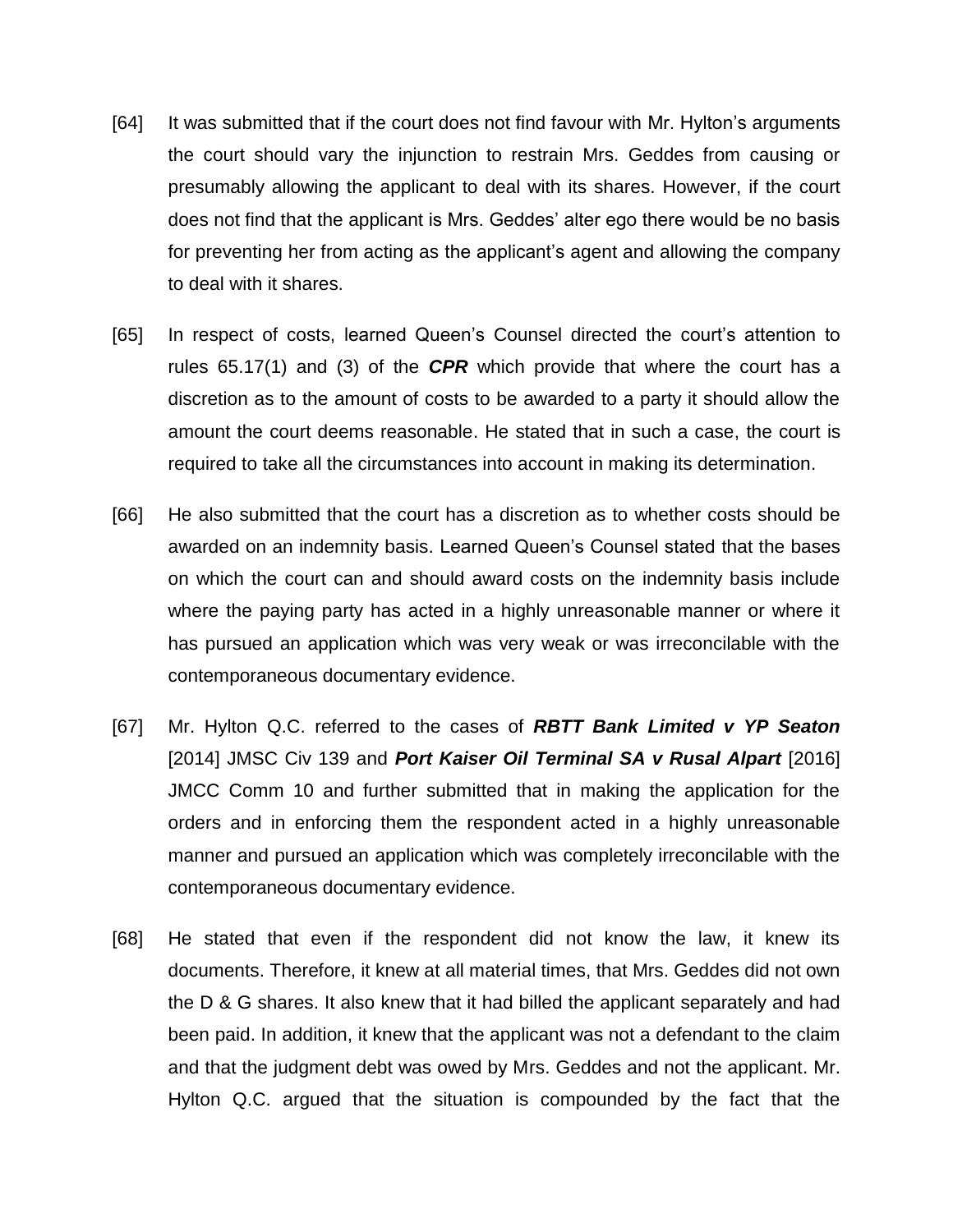respondent is a firm of attorneys-at-law who had represented both Mrs. Geddes and the applicant and had treated them as separate legal entities in previous litigation. He stated that despite these facts, the respondent pursued and obtained the orders in respect of the D & G shares. It was submitted that tin the circumstances, costs should be awarded on an indemnity basis.

#### **THE RESPONDENT'S SUBMISSIONS**

- [69] Mr. Chen began his submissions by outlining the history of the matter.
- [70] He stated that Mr. Paul Geddes, the deceased husband of Mrs. Geddes who held substantial shares in D & G wished to benefit his wife, children and grandchildren upon his death. In order to achieve this at a very low cost he transferred his shares in D & G to Bardi Limited.
- [71] Both he and the defendant held equal shares in Bardi Limited and the defendant was the intended recipient of all the shares in D & G upon Mr. Geddes' death. However, Mr. Geddes' children and grandchildren were also supposed to benefit from the D & G shares by receiving cash. Mr. Geddes, it was said, created a series of promissory notes in Bardi Limited payable to a trust company and were to be held in trust for the children and grandchildren.
- [72] Upon Mr. Geddes" death, Mrs. Geddes became the sole beneficiary of his estate and she also became the sole owner of all the shares in Bardi Limited. She was dilatory in taking steps to cause Bardi Limited to pay the promissory notes and this resulted in court proceedings and a Mareva injunction being imposed to restrain Bardi Limited from removing its assets from the jurisdiction.
- [73] As a result, the trustees for the children and grandchildren held a judgment against Bardi Limited for the amount of the promissory notes. Court proceedings were brought to vary the Mareva Injunction. At the hearing of that application Bardi Limited sought to challenge the validity of the promissory notes.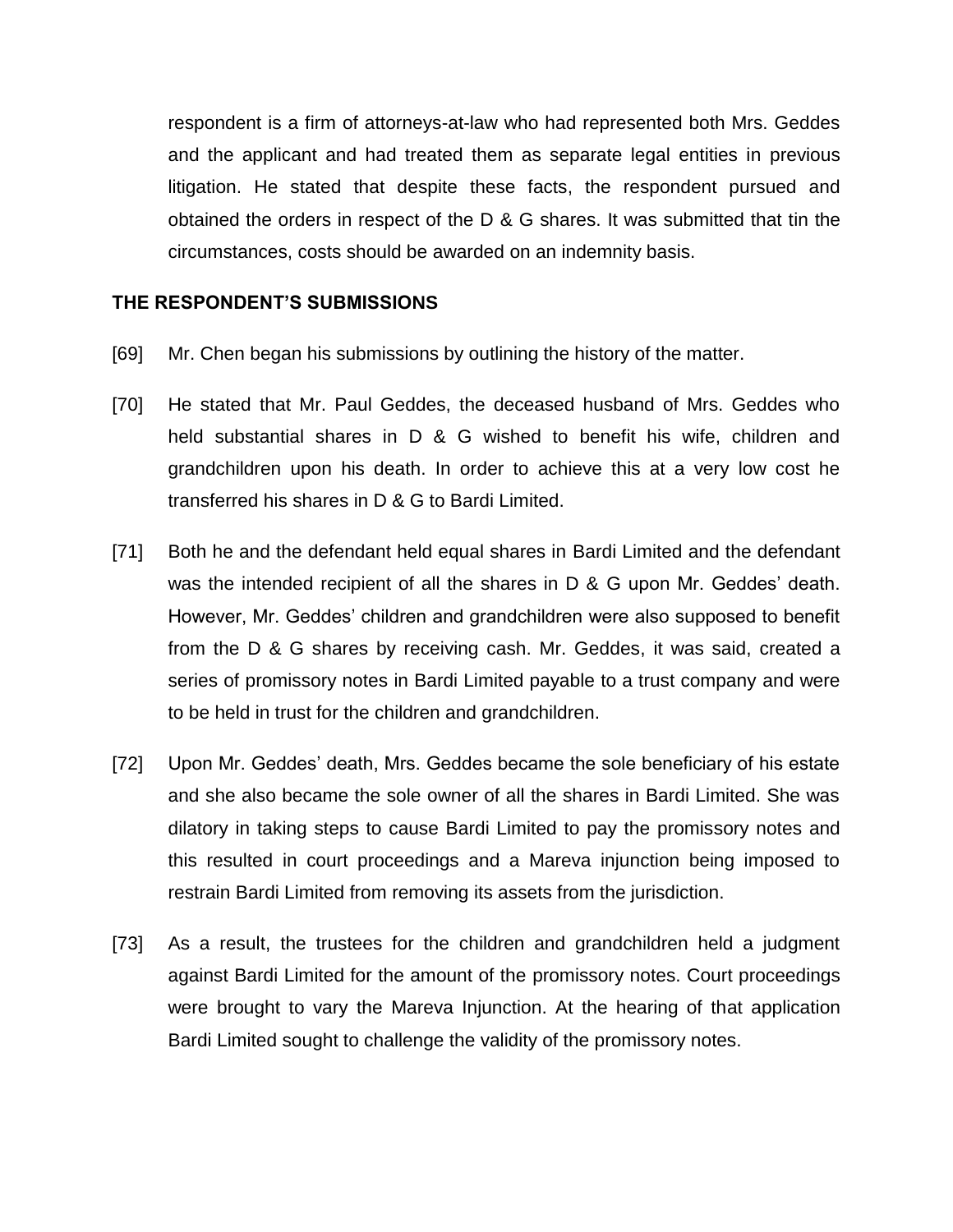- [74] Mrs. Geddes, through Bardi Limited, had entered into an agreement with Bastion Holdings Limited to sell the D & G shares to Bastion. In order to facilitate this sale, the application was brought to vary the Mareva injunction which would result in Bastion owning the D & G shares. The principal of Bastion was "a man of straw" and a friend of Mrs. Geddes.
- [75] Counsel submitted that this is evidence of Mrs. Geddes" attempt to hold on to the D & G shares and to deny others of the benefit to be derived from them and is evidence that she has always treated the shares as her own. He also stated that after the death of Mr. Geddes, it was she who was the directing mind and will of Bardi Limited and could therefore make the decision as to the sale of its principal asset.
- [76] Mr. Chen continued to outline the history. He stated that McIntosh J refused to vary the Mareva injunction and summary judgment was entered in favour of the claimant. Mrs. Geddes then became liable to pay the promissory notes and could not dispose of the D & G shares until that was done. Steps were also being taken on behalf of her step children and step grandchildren to wind up Bardi Limited and for a liquidator sell its assets to satisfy the promissory notes.
- [77] Mr. Malcolm McDonald, a partner in the firm McDonald Millingen was engaged to extricate Bardi Limited from its predicament and bring about the state of affairs whereby Mrs. Geddes could regain and retain the D & G shares.
- [78] Mr. Chen referred to e-mail exchanges between Mrs. Geddes and Mr. McDonald which in his opinion confirm that Mrs. Geddes regarded the D & G shares as her personal asset and that Bardi Limited was a mere holding company.
- [79] He stated that after Mr. McDonald had succeeded in getting Bardi Limited out of liquidation by causing Mrs. Geddes to pay United States six million and forty seven thousand five hundred and four dollars and twenty cents (US\$6,047,504.20) to the Trustee in Bankruptcy, Mrs. Geddes wrote to him by e-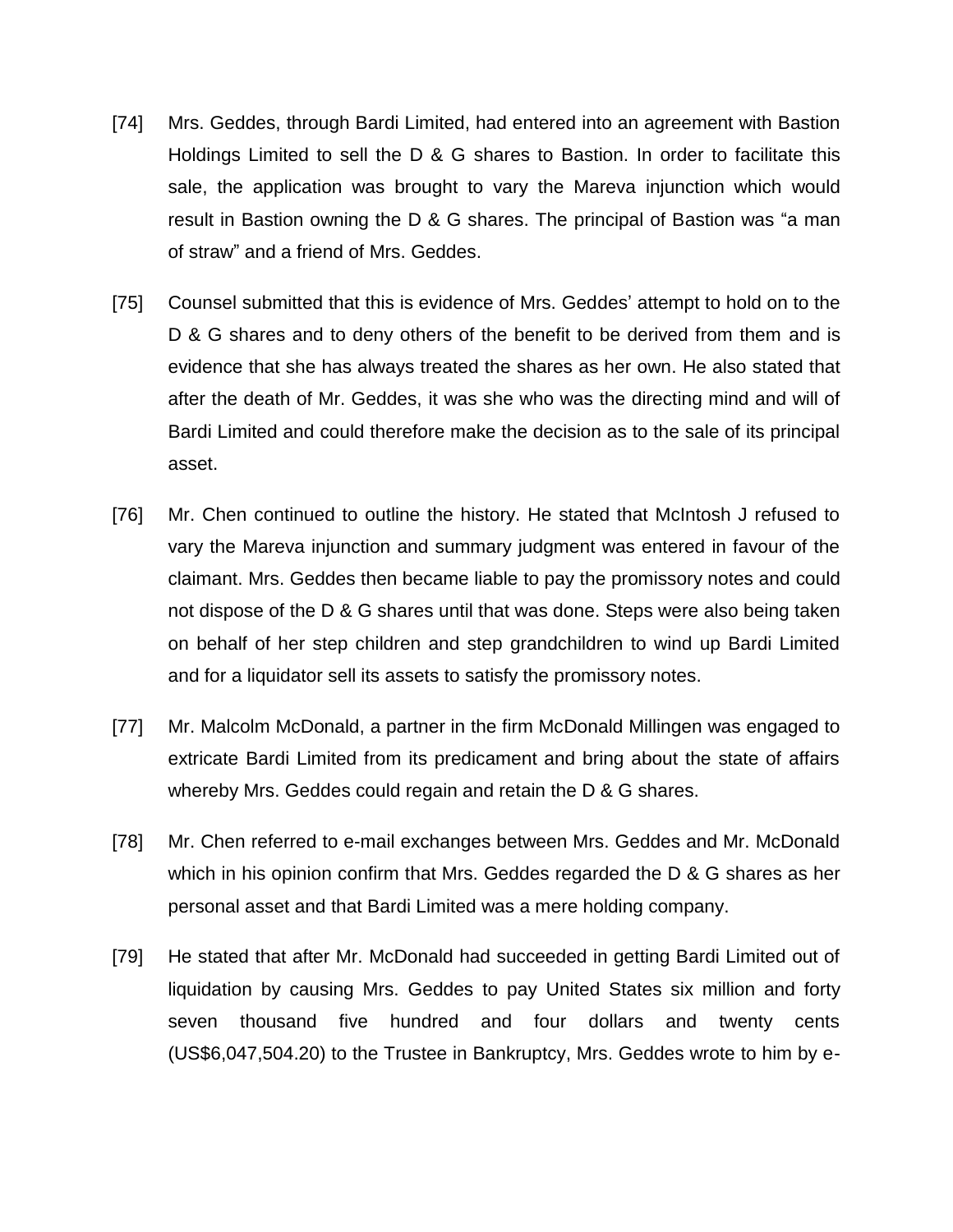mail of April 4, 2008 to say that she would keep the D & G shares in Bardi Limited or take them personally as she wanted to shut down Bardi Limited.

- [80] Counsel submitted that this, again, is clear evidence that Mrs. Geddes regarded the shares as her own property and that she was interchangeable with Bardi Limited.
- [81] Counsel further directed the court's attention to e-mail exchanges between Mr. McDonald and Mrs. Geddes dated April 7, 2008. Mr. Chen also referred to the email exchanges of January 15, 2008 to March 5, 2008 in which Mrs. Geddes agreed to transfer 40% of the D & G shares to Mr. McDonald as payment for his services.
- [82] Reference was also made to an e-mail dated April 16, 2008 in which Mrs. Geddes in discussing the D & G shares stated, in part:-

*"it (referring to Bardi Limited) is merely a holding company not an operating company…I need to make money with these shares. Adding more costs to the basis now would be fiscally irresponsible".*

- [83] Counsel submitted that on a preponderance of the evidence the court is entitled to find that Mrs. Geddes is the alter ego of Bardi Limited. He stated that they are one and the same.
- [84] Mr. Chen also argued that the acts, agreements, engagements and promises of Mrs. Geddes done in relation to the D & G shares and Bardi Limited were done as the agent of Bardi Limited and are binding on the company.
- [85] It was submitted that the proposition that an individual can be regarded as the alter ego of a company and be treated as one and the same for many reasons is well established. Counsel relied on the case of *Tesco Supermarkets Ltd v Nattrass* [1972] AC 153. He submitted that in this case Lord Diplock set out the basis upon which a natural person may be deemed the alter ego of a company.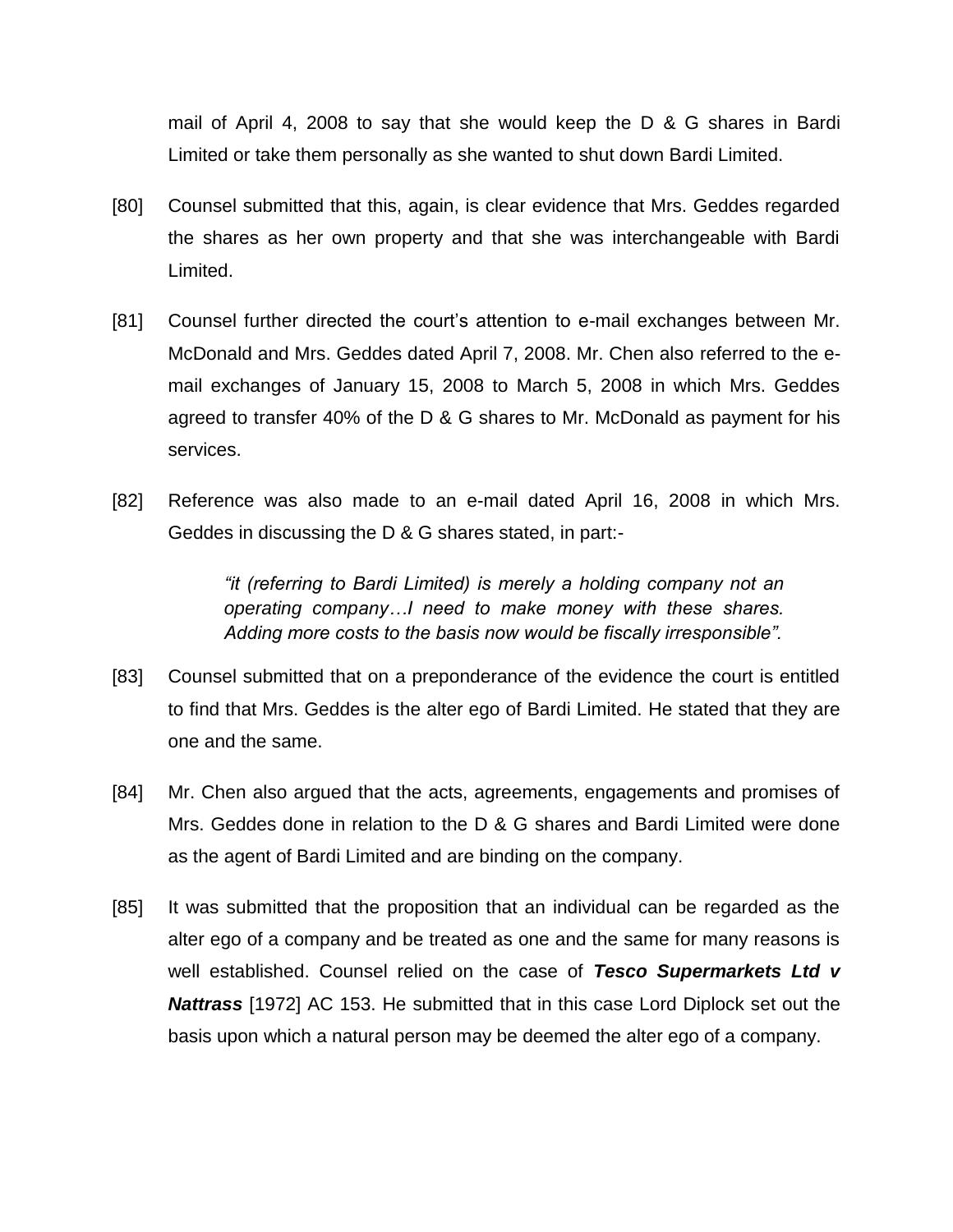- [86] It was further submitted that the English Court of Appeal made the court"s position on an agent"s ability to be the alter ego of a company more explicit in **Stone Rolls Ltd (in liquidation) v Moore Stephens (a firm) [2008] EWCA Civ** 644. In that case the court applied the dicta of Lord Reid in *Tesco* (supra), of Hoffman LJ in *El Ajou v Dollar Land Holdings plc* [1994] 1 BCLC 464 and *Meridian Global Funds Management Asia Ltd v Securities Commission* [1995] 2 BCLC 116.
- [87] Counsel stated that in the recent case of *Pfizer v Medimpex* [2012] JMCA Civ 23 an Attorney-at-law who held a power of attorney from Pfizer and was a mere agent applied on its behalf for letters of patent and did so as its alter ego. Mr. Chen stated that in that case, the concept that an agent can be the alter ego of a company was accepted by our Court of Appeal.
- [88] Counsel contended that according to *Halsbury's Laws of England*, the relation of agency arises:

*"…whenever one person, called the "agent", has authority to act on behalf of another, called the "principal", and consents so to act. Whether that relation exists in any situation depends not on the precise terminology employed by the parties to describe their relationship, but on the true nature of the agreement or the exact circumstances of the relationship between the alleged principal and agent".*

- [89] In respect of the relationship of agency between the company, the principal, the director and the agent, Counsel relied on the cases of *Ferguson v Wilson* (1866) L.R 2 Ch. App 77 and *Great Eastern Railway Company v Turner* (1872) L.R. 8 Ch. App 149.
- [90] It was submitted that Mrs. Geddes being the mind, will and driving force of Bardi Limited, is its alter ego, and that is still the position even where she acts as a mere agent.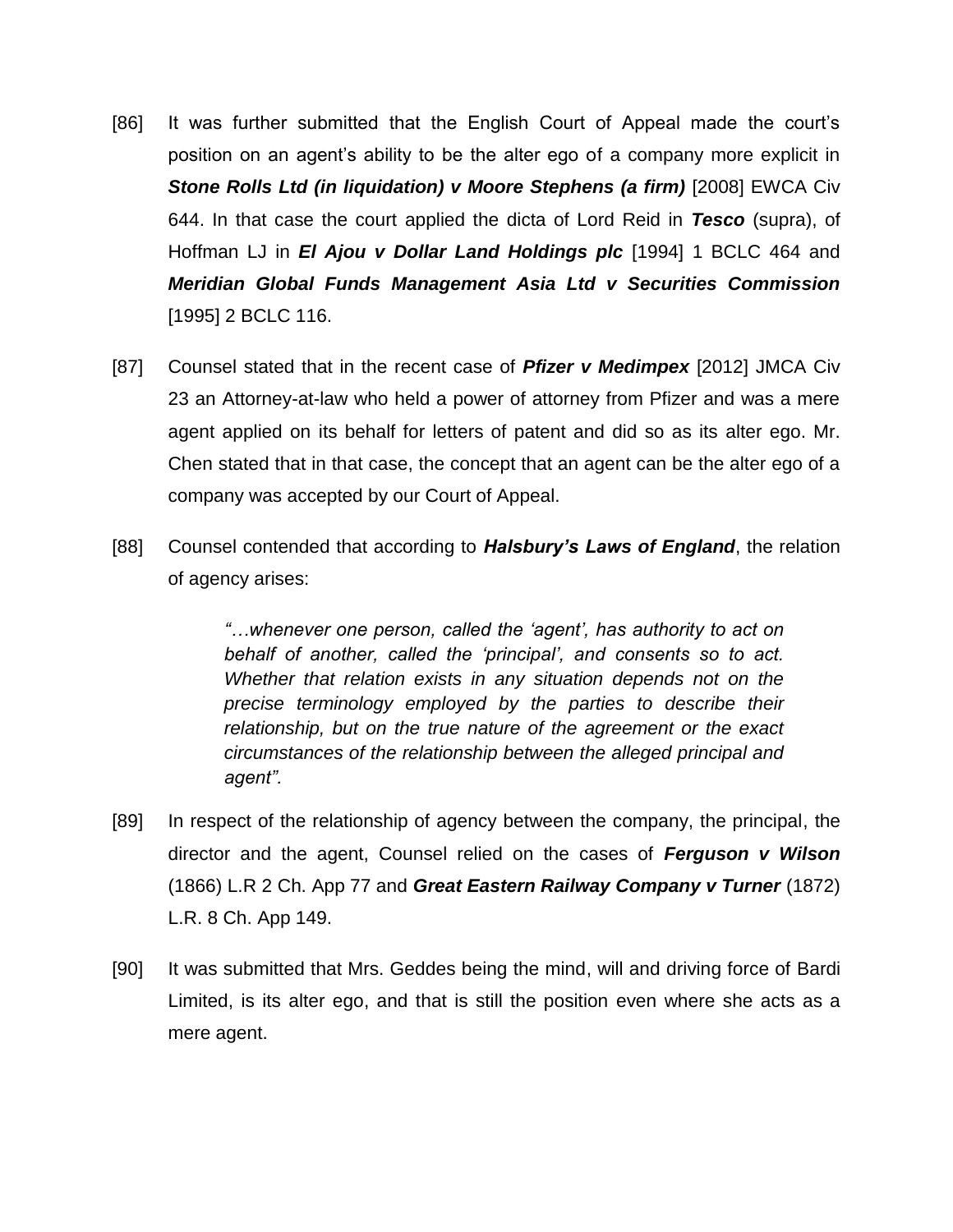- [91] Mr. Chen argued that for several years Mrs. Geddes proceeded as though the D & G shares belonged to her and made no distinction between Bardi Limited and herself in her dealings with them.
- [92] He stated that in previous court proceedings (challenging the validity of the cost certificate and enforcement of the charging order) Mrs. Geddes did not raise the point that there was a difference between Bardi Limited and herself in respect of the D & G shares. Counsel submitted that the making and service of the provisional charging order and the issue of the injunction, in effect, restrained Mrs. Geddes from dealing with them.
- [93] Counsel pointed out that the provisional charging order and injunction were served on Mrs. Geddes in April 2013. Thereafter, an application was filed which sought various orders including orders striking out the claim and setting aside the default costs certificate. Mr. Chen stated that the issues of the ownership of the D & G shares and the liability of Bardi Limited were not raised in those applications.
- [94] It was further pointed out that in an affidavit sworn to on March 18, 2016, Mrs. Geddes makes it clear at paragraph three (3) that the claimant had acted on her behalf in bankruptcy proceedings involving Bardi Limited in the period 2006-2008 and during that period she faithfully paid all legal fees as per invoices sent to her save for the invoice relating to a purported contingency fee agreement. Those invoices related to Bardi Limited for work done for the company at Mrs. Geddes" request.
- [95] Counsel also directed the court"s attention to paragraphs five (5) and seven (7) of the said affidavit. He pointed out that in both paragraphs Mrs. Geddes makes it plain that she is the owner of the shares in Bardi Limited as well as the D & G shares as she often refers to the shares as "*my shares* in Bardi Limited and Desnoes & Geddes Limited".
- [96] Counsel also directed the court"s attention to paragraphs thirteen (13), sixteen (16) and seventeen (17) of the said affidavit. In paragraph thirteen (13) Mrs.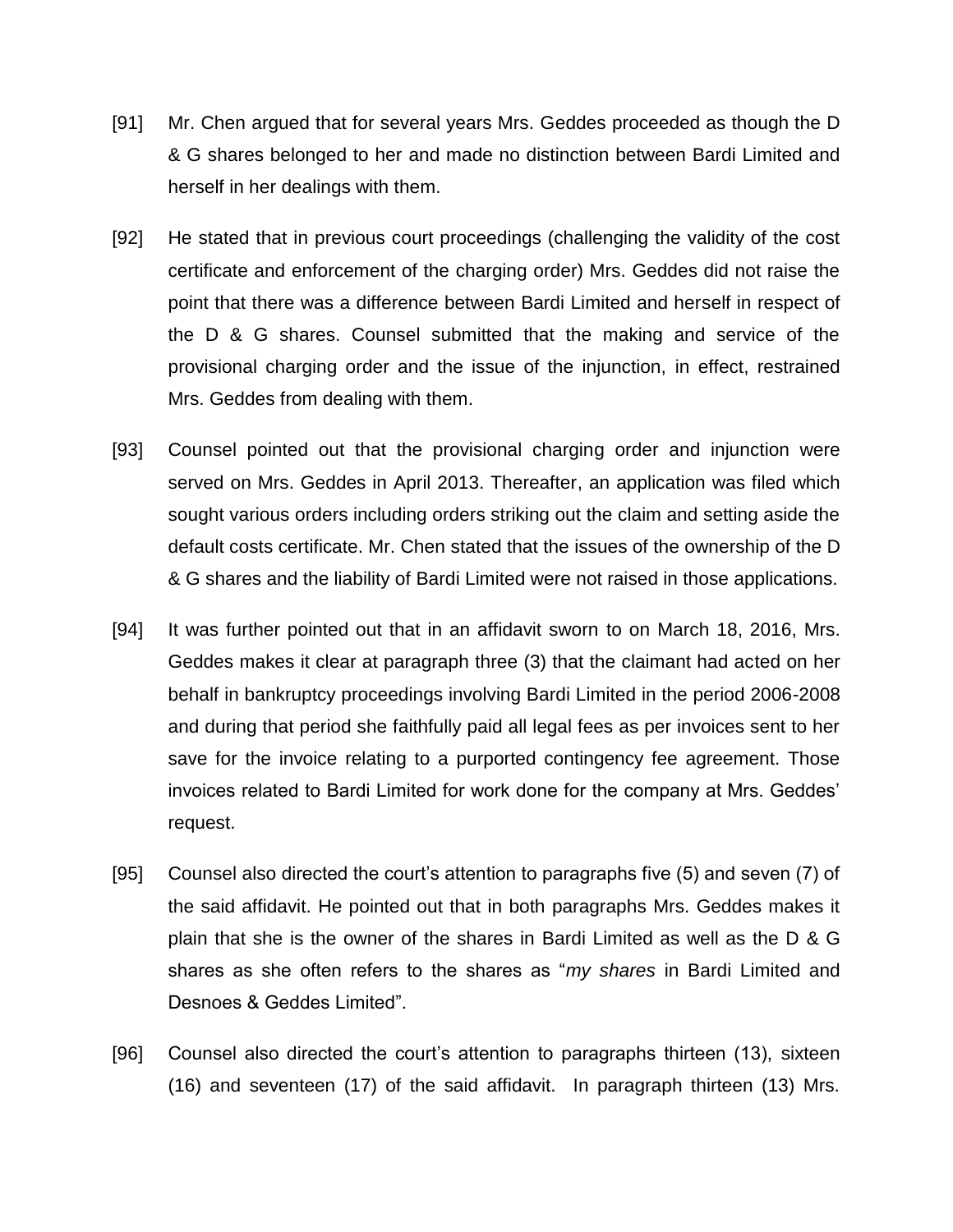Geddes states that she wishes to take advantage of a potential sale while it remains possible. This was in reference to the takeover offer of D & G by Heineken. Mr. Chen contended that this also demonstrates that Mrs. Geddes was treating the D & G shares as her own property and made no distinction between herself and the Bardi Limited.

- [97] Mr. Chen submitted that the provisional charging order was not challenged by the applicant on the present ground since it was made in 2012. He argued that on the occasion of an offer being made by Heineken for the purchase of the D & G shares at a substantial premium, no challenge was made to the *ex parte* order on the basis that there was a difference in the status of the applicant and Mrs. Geddes. Instead, an application was made for variation of the charging order to permit the sale of the shares and the payment into court of an amount in United States dollars to secure the charging order.
- [98] Counsel pointed out that the application was refused and was appealed. It was reiterated that no challenge was made on the basis that there was a distinction between the applicant and Mrs. Geddes. It was after the hearing at the Court of Appeal that Bardi Limited applied to be joined in the action and raised for the first time the question as to its liability and the ownership of the D & G shares.
- [99] Mr. Chen contended that the position of the respondent has always been and continues to be, that the applicant is free to sell the D & G shares and that the amount due in respect of the default cost certificate should be paid out of those proceeds.
- [100] It was argued that the continued refusal to do so and the present attempt to free the D & G shares is yet another attempt by Mrs. Geddes to avoid paying legitimate expenses or to shield the D & G shares from exposure to do so, in an attempt to garner to herself their maximum value subject to the payment of the promissory notes.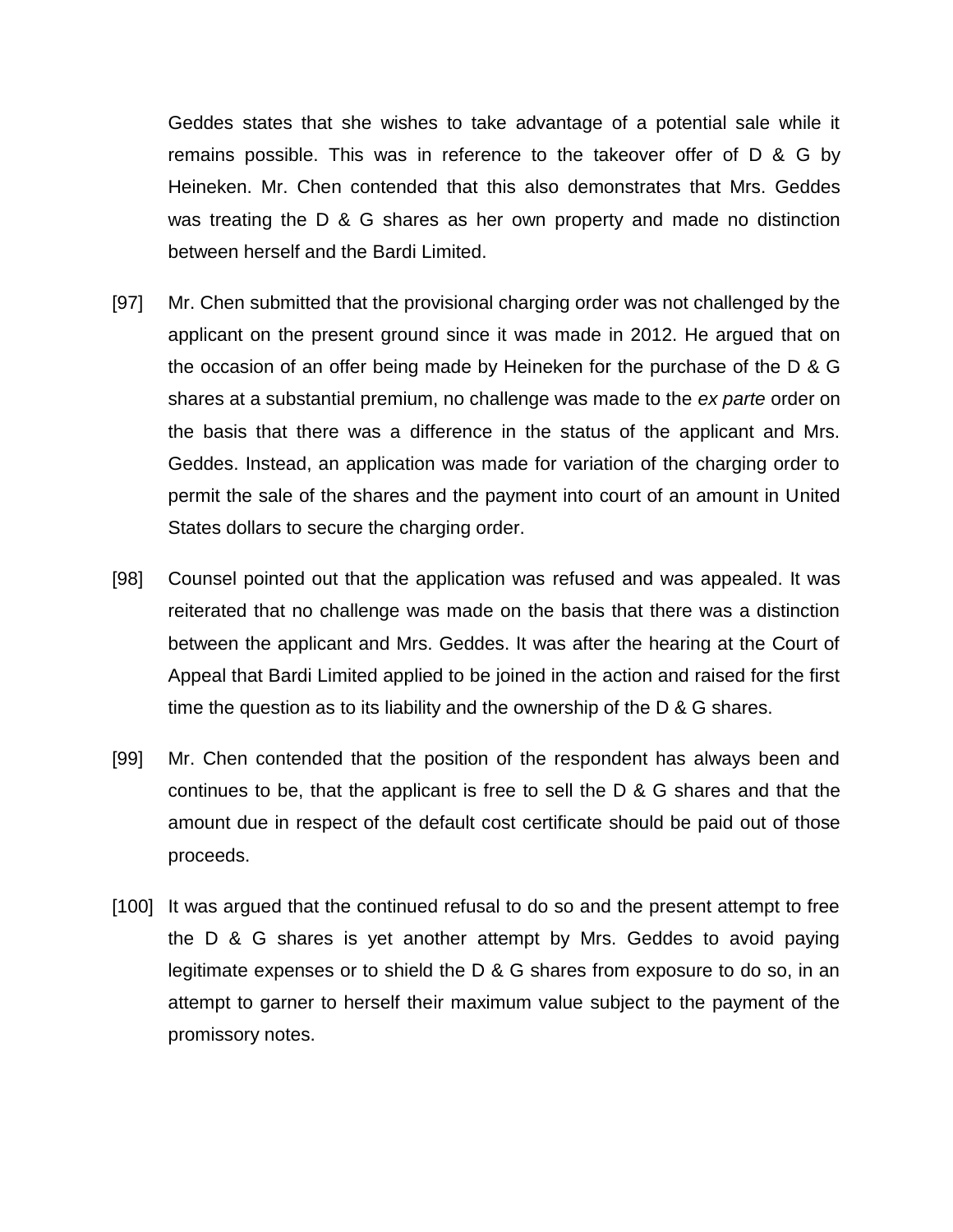- [101] Mr. Chen stated that the issue as to whether Morrison J was correct when he ruled that he had no jurisdiction to vary a provisional charging order in circumstances where the provisional charging order would continue to be in force was adjourned before the Court of Appeal. The appeal has not yet been heard. Counsel argued that the present application for the discharge of the charging order against Bardi Limited is another attempt by Mrs. Geddes to frustrate the judgment creditor and is premature. Counsel argued that it should not be heard until after the Court of Appeal has had an opportunity to give mature consideration to the issues that arose in that appeal.
- [102] It was submitted that there was no abuse of the court's processes as claimed as Bardi Limited and Mrs. Geddes are one and the same. The application to enforce the default cost certificate was brought in a timely manner and remained outstanding for upwards of two years before Mrs. Geddes attempted to vary it.
- [103] It was argued that the provisional charging order is an enforcement order and the claimant was a judgment creditor, having received a default costs certificate. Counsel submitted that a default cost certificate has the same effect as a judgment and in those circumstances, no undertaking is required by the rules or the law as it is not an interim order.
- [104] Mr. Chen submitted that any procedural defect in obtaining the provisional charging order should be corrected by the court in the exercise of its discretion pursuant to rule 26.9 of the *CPR* to avoid an injustice.
- [105] In respect of costs, it was contended that the actions of the respondent are entirely reasonable and were taken to enforce a default cost certificate that was issued from January 30, 2012. On the contrary, the actions of Bardi Limited to make the present application in circumstances where:-
	- (i) it has received the benefit of the work giving rise to the default cost certificate;
	- (ii) the driving force behind it is Mrs. Geddes;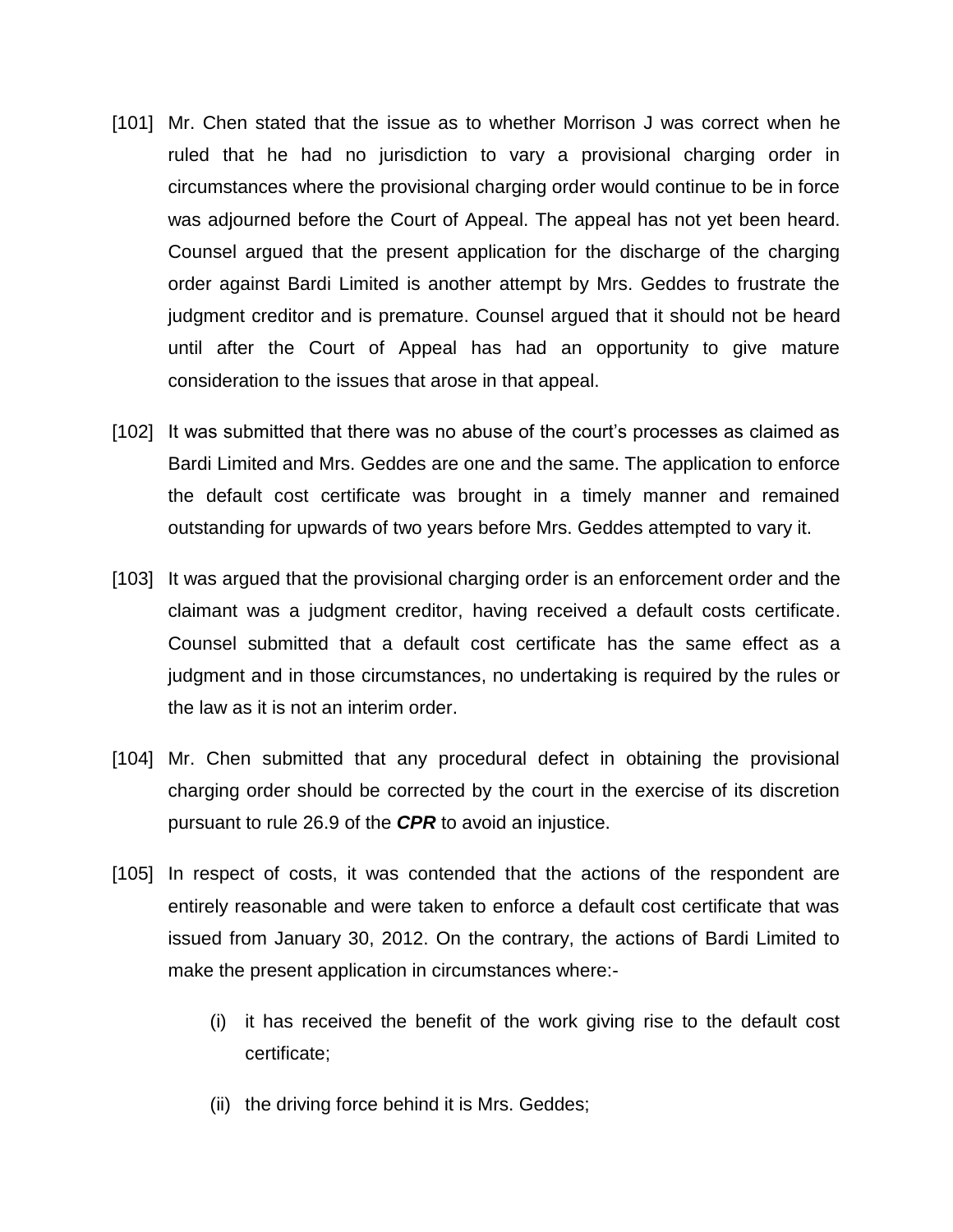- (iii) the asset the subject of the provisional charging order is the  $D & G$ shares which is a gift to Mrs. Geddes from her late husband;
- (iv) Mrs. Geddes has in the past sought to deny her step children and step grandchildren of the benefit of the promissory notes created by Mr. Geddes to benefit them out of the very same D & G shares;
- (v) Mrs. Geddes has attempted to defeat the exposure of the D & G shares to the payment of the promissory notes by creating a sham contract in favour of Bastion Holdings Limited;
- (vi) Mrs. Geddes has acted in a manner designed to delay and frustrate the respondent in its efforts to collect fees earned by it, first by taking a legal point to resile from her agreement to give the respondent a percentage of the D & G shares as recompense for its work and upon a default cost certificate being issued on a work done basis to challenge it and to take all manner of spurious points to delay and obfuscate;
- (vii) Notwithstanding that the Court of Appeal is yet to hear the appeal as to the correctness of the refusal of Morrison J to vary the provisional charging order, to bring a new action in the name of Bardi Limited and to consolidate it with the action pertaining to the charging order; and
- (viii) Now to pretend that Bardi Limited is a separate legal entity when Mrs. Geddes has always treated it as her alter ego solely for the purpose of removing the D & G shares from the effect of the provisional charging order; is reprehensible and unreasonable and she should be made to pay costs on an indemnity basis by ordering Bardi Limited her alter ego to pay costs on that basis.

[106] In sum, Mr. Chen submitted that:-

(i) The applicant, Bardi Limited is the alter ego of Mrs. Geddes, who has acted throughout as the owner of all the shares in Bardi Limited and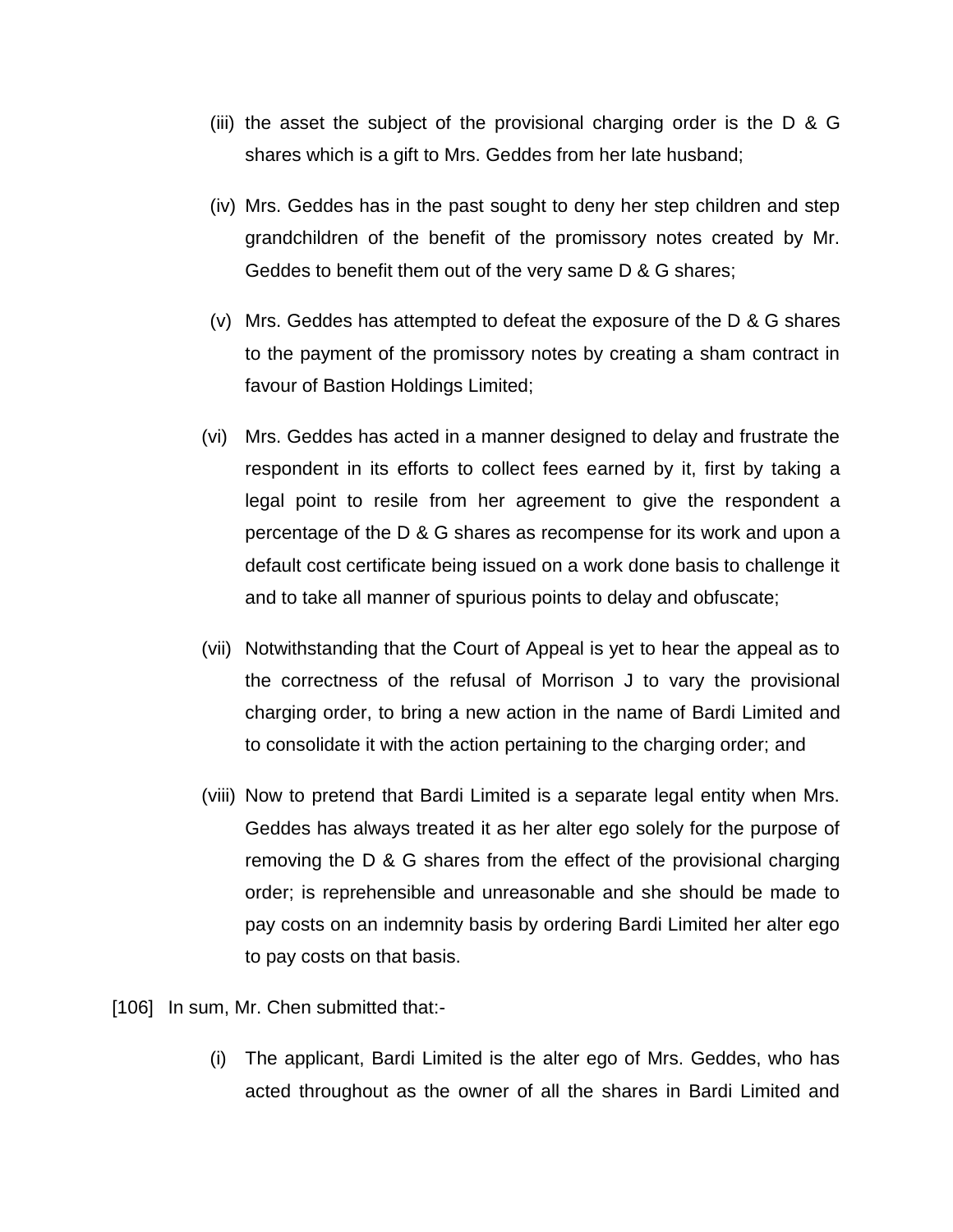who is the beneficial owner of its principal asset, the D & G shares and who is currently the sole shareholder of Bardi Limited.

- (ii) Bardi Limited is a mere vehicle used by Mrs. Geddes to hold the D & G shares on her behalf. The work undertaken by the respondent was done at the request of Mrs. Geddes to free Bardi Limited from liquidation.
- (iii) The present position taken by Bardi Limited is a further attempt by its shareholder Mrs. Geddes to avoid paying the debts she has incurred by removing her main asset from the jurisdiction of the court and it would be unjust to allow this to be done and the court should treat Mrs. Geddes and Bardi Limited as one and the same to avoid such an injustice.
- (iv) In the event that the court does not find favour with the foregoing arguments and removes the Mareva injunction in relation to the D & G shares held by Bardi Limited, the injunction and charging order should be retained in respect of Mrs. Geddes to prevent her from using her share ownership and control of Bardi Limited from selling, disposing, alienating or charging directly or indirectly Bardi Limited"s D & G shares.

### **DISCUSSION**

### *Discharge of the Provisional Charging Order*

- [107] It is my understanding that the applicant is not challenging the orders relating to Mrs. Geddes" shares, which are made against her personally.
- [108] Bardi Limited has asked that the provisional charging order be discharged on the basis that its shares in D & G are not jointly owned with the defendant and it owes no debt to the respondent/claimant.
- [109] This ground would ordinarily be considered during the hearing of an application to make the provisional order final, where an objection has been filed. Rule 48.8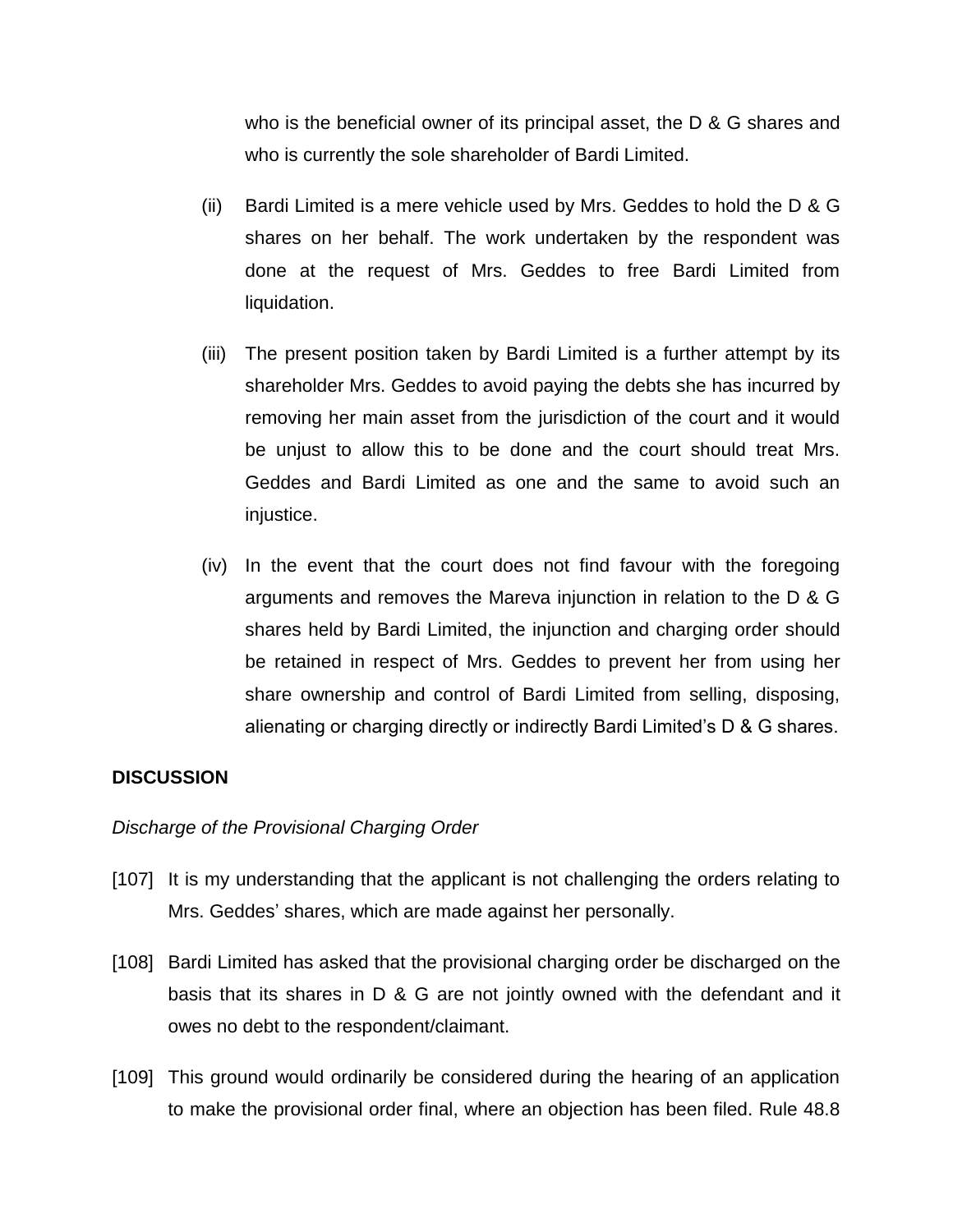of the *CPR* states that where an interested person objects to a provisional charging order being made final, they must file the objection fourteen days before the hearing. Once that has been done, the court has the power to either make a final charging order, discharge the provisional order or give directions for the resolution of any objections that cannot be fairly resolved summarily.

- [110] The matter which is currently before this court is for a discharge or variation of the order simpliciter and not one in which the court is required to consider whether the order should be made final. I suspect that the applicant has adopted this route as the decision on whether the default costs certificate ought to be set aside is not yet available. The parties have taken no issue regarding the court"s jurisdiction to hear this application.
- [111] In *Richard Parr v Tiuta International Limited* [2016] EWHC 2 (QB), a case that concerned charging orders, Mr. Justice Dingemans made the following observation:-

*"There are obvious potential difficulties if judges set aside or vary orders made by judges of co-ordinate jurisdiction. I was referred to a number of authorities dealing with circumstances in which it is appropriate to set aside or vary an earlier order. These authorities establish that the circumstances in which the jurisdiction to set aside or vary might be exercised include situations where there was a material change of circumstances, where a Judge was misled, or where there was fraud"*

[112] It seems to me that the argument that the provisional charging order should be discharged on the aforementioned basis would therefore require an inquiry into whether the information that was before the learned Judge (who made the provisional charging order) conveyed that the shares held by the applicant in D & G were jointly owned by the applicant and Mrs. Geddes and that it was only she who was indebted to the respondent/claimant.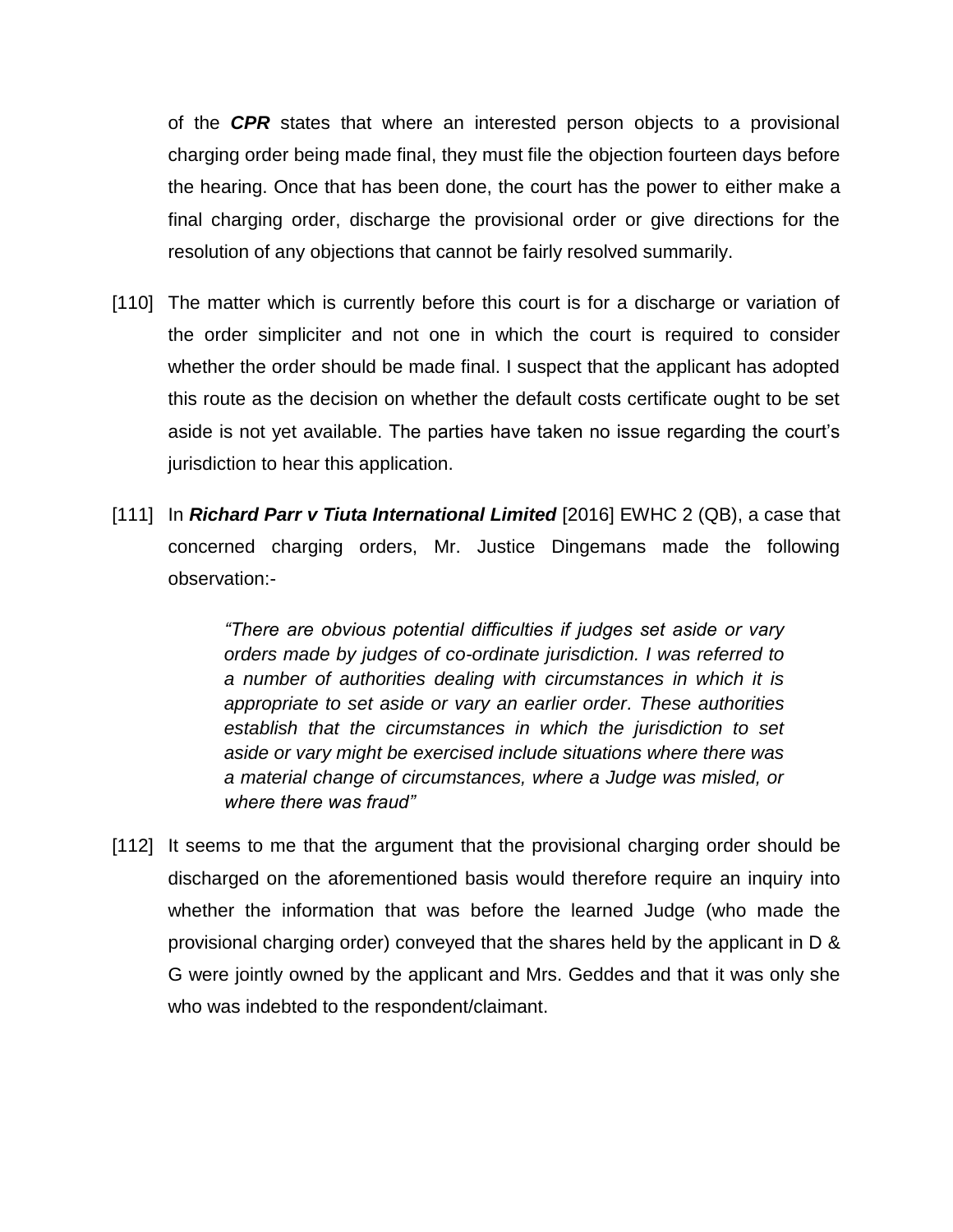- [113] The *ex parte* Notice of Application for the charging order indicates quite clearly that the 84,000,000 ordinary shares in D & G were issued to and registered in the name of Bardi Limited.
- [114] The application states that Mrs. Geddes has a beneficial interest in the assets of Bardi Limited which includes the 84,000,000 shares it holds in D & G.
- [115] Mr. McDonald's 2012 affidavit states, in paragraph eight (8) that to the best of his knowledge Mrs. Geddes is the sole legal and beneficial owner of all the ordinary shares in Bardi Limited and accordingly she is the sole shareholder of the company.
- [116] Paragraph nine (9) of the affidavit states as follows:

*"Margie Geddes is the holder of one ordinary share in Bardi Limited and the other ordinary share is held by the Estate of Paul Geddes. That Paul Geddes, deceased was the late husband of Margie Geddes. Margie Geddes, is the sole executrix and sole beneficiary of the estate of Paul Geddes deceased."*

[117] Paragraph ten (10) of the affidavit is also relevant, it states in part:-

*"That Margie Geddes is one of two directors of Bardi Limited. Bardi Limited is the holder of 84,000,000 ordinary shares in Desnoes & Geddes Limited…the total amount of indebtedness of the company in respect of all mortgages and charges of the kind required to be registered with the Registrar under the Companies Act was nil. That I do verily believe that the company has not traded since December 2011 to present and has not incurred trade debts or mortgages or charges over its assets. That accordingly Margie Geddes the sole shareholder is beneficially entitled to the assets of Bardi Limited namely over 84,000,000 shares in Desnoes & Geddes."*

[118] It seems that the conclusion arrived at by the deponent that Mrs. Geddes was beneficially entitled to the assets of Bardi Limited (which included the shares held by the company in D & G) was based on the fact that she held shares in the applicant company and so did her late husband who named her as the sole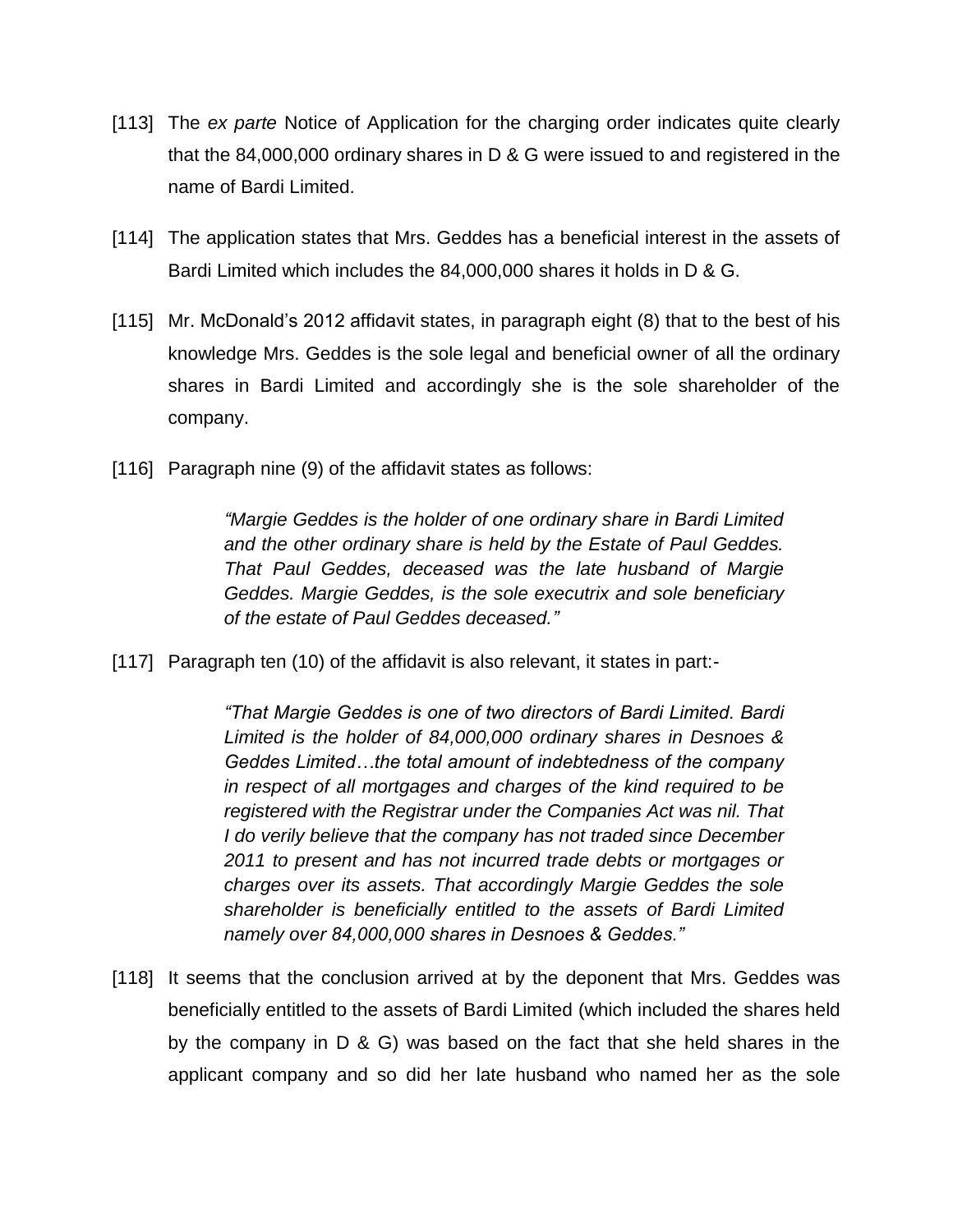beneficiary of his estate. Mrs Geddes and her husband were the only shareholders and the company had not incurred any debts.

- [119] It is my understanding that a company may register a share transfer or allotment of shares in the joint names of a number of holders. Share certificates or a single share certificate are/is then issued by the company. Resultantly, companies may have joint shareholdings within their register of members. Bearing this in mind, I am of the respectful view that there was no information before the learned Judge which conveyed that the shares in D & G were jointly held by Mrs. Geddes and the applicant. It was expressly stated that the shares were issued to and registered in the applicant's name.
- [120] The *ex parte* application filed by the respondent and the affidavit in support did not assert that the applicant owed a debt to the respondent. The 2012 affidavit of Mr. McDonald discloses that the claim stems from work done on Mrs. Geddes" behalf.
- [121] There is therefore no evidence that the learned Judge was misled or that there had been a material change in circumstances since the grant of the order.
- [122] I am also mindful of the guidelines set out by Brooks JA in *In the matter of*  **Sharon Allen** [2017] JMCA 7, where he said: -

*"On the issue of jurisdiction, it must also be said that Mason v Desnoes and Geddes Limited and Leymon Strachan v The Gleaner Company Limited and Another [2005] UKPC 33 demonstrate that a judge may, in certain circumstances, set aside an order made by a judge of concurrent jurisdiction. Examples of such circumstances are, firstly, if the application before the first judge was made, in the absence of a party, or, secondly, where the merits of the case were not decided at that first hearing. It is usual that the application to set aside is placed before the same judge*  who made the order, which is sought to be impugned. Where, *however, as in this case, that judge is not available, another judge may hear and decide the application to set aside the first order."*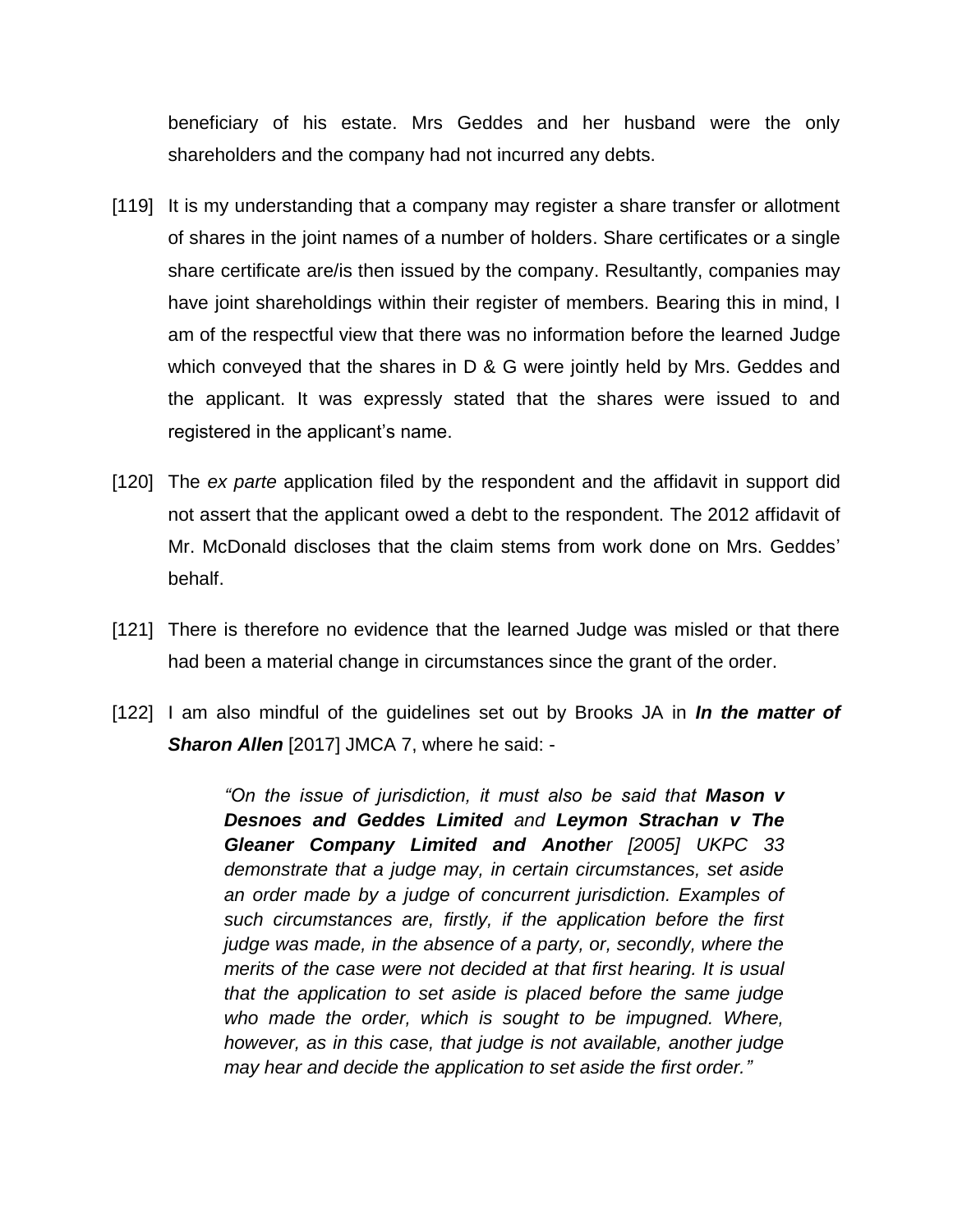- [123] In the instant case, the provisional charging order was made in the absence of Mrs. Geddes and not the applicant which only became a party September 23, 2016. The provisional charging order was granted in 2012, and its variation was sought in 2016 before Morrison J. yet it is only now, over four years later, that it is being challenged on this basis.
- [124] It is also the contention of the applicant that the provisional charging order should be discharged because the affidavit in support of the application for the provisional charging order did not comply with rule 48.3(2)(f)(iii) and (iv) of the *CPR*.
- [125] Rule 48.3(2)(f) states that the affidavit in support of the application for a charging order must state:-

*"(iii) whether any person other than the judgment debtor is believed to have an interest in that stock whether as a joint owner, a trustee or a beneficiary; and*

*(iv) if so, give the names and addresses of such persons and details of their interest;"*

- [126] The applicant"s contention is that it is the sole owner of the D& G shares and is not indebted to the claimant/respondent. In those circumstances it is asserted that those shares should not be subject to the provisional charging order. The ground that the affidavit was deficient was not addressed in Mr. Hylton"s submissions.
- [127] That ground in my view appears to be inviting the court to review the exercise of discretion by a Judge of concurrent jurisdiction. There can be no dispute that such a course is not to be entertained. I consider it fitting to mention the case of *Gordon Stewart OJ v Noel Sloley Snr et al* [2016] JMSC Civ 50. In the judgment of Sykes J the following appears:-

*"Order of Laing J did not comply with Parts 11, 17 and 48 of the CPR*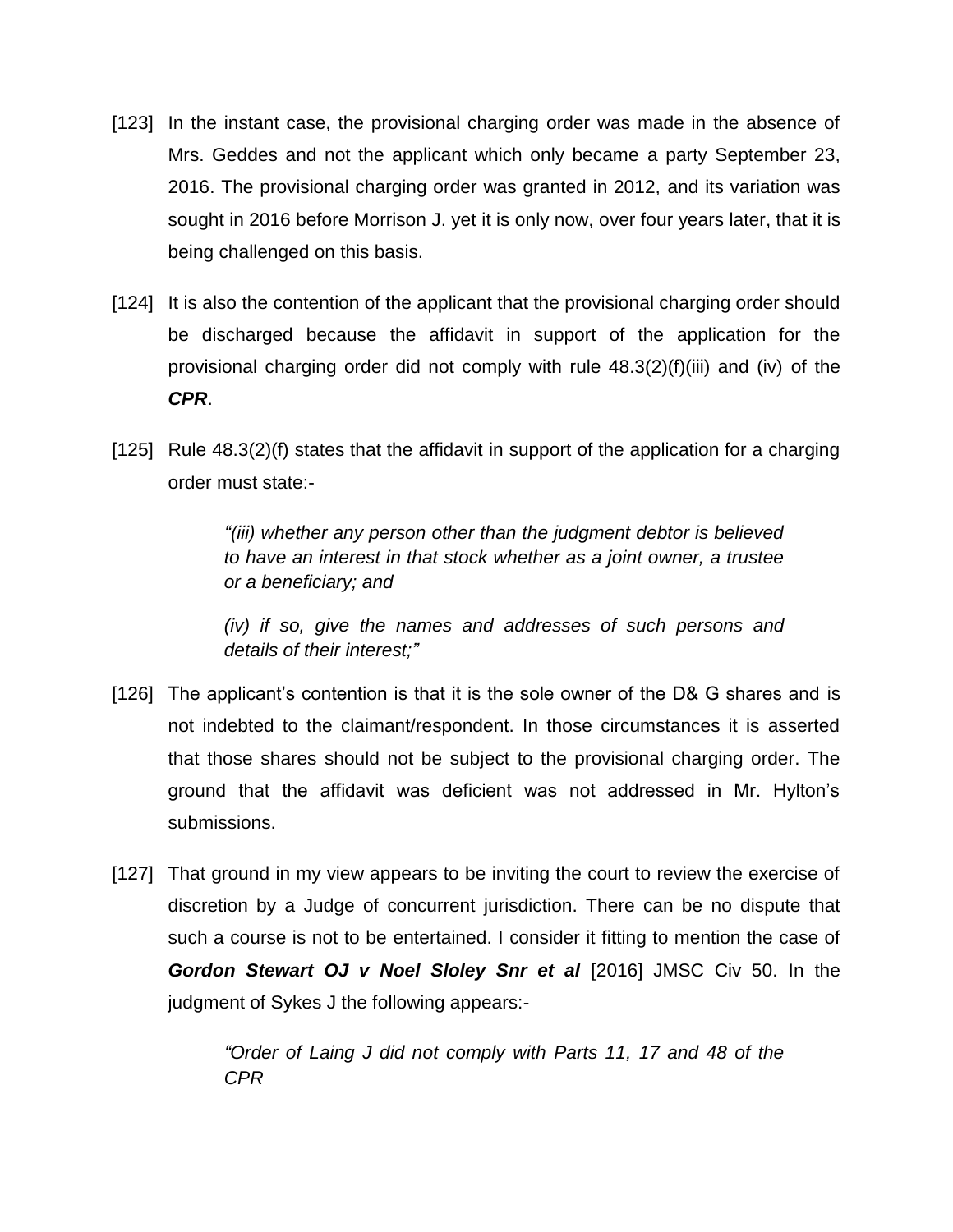*Mr. Wildman submitted that there was non-compliance with Parts 11, 17 and 48 of the CPR. The submission is that rule 11.8 (1) and (2) requires that notice be given to the other party unless without notice applications is permitted by the rules or practice direction. In this case rule 48.2 expressly provides that the application "is to be made without notice but must be supported by evidence on affidavit". If a specific rule govern (sic) a particular procedure then that is the rule that applies. There is therefore no breach of rule 11.8 (1) and (2).*

*Mr. Wildman next submitted that there was a breach of rule 17.4 (2) of the CPR because no undertaking as to damages was given and there was no order from the judge exempting JTL from this requirement. It seems that this is a challenge to the manner in which Laing J exercised his discretion. This court, of equal jurisdiction, cannot entertain that submission. This court has no power to renew the exercise of discretion of another judge of the Supreme Court."*

[128] In light of the above, I find that this ground has no merit.

## *Discharging the Injunction*

- [129] It was the applicant"s contention that the application was made and pursued and enforced in circumstances that constitute an abuse of the court"s process as the claimant was guilty of material non-disclosure and material misstatements including that:-
	- (i) the shares held by Bardi Limited in Desnoes & Geddes Limited are not held jointly with the defendant
	- (ii) the defendant is not the sole shareholder of Bardi Limited; and
	- (iii) Bardi Limited did not owe a debt to the claimant
- [130] In *Port Kaiser Oil Terminal S.A v Rusal Alpart Jamaica (A Partnership)* [2016] JMCC Comm 10, Batts J said the following: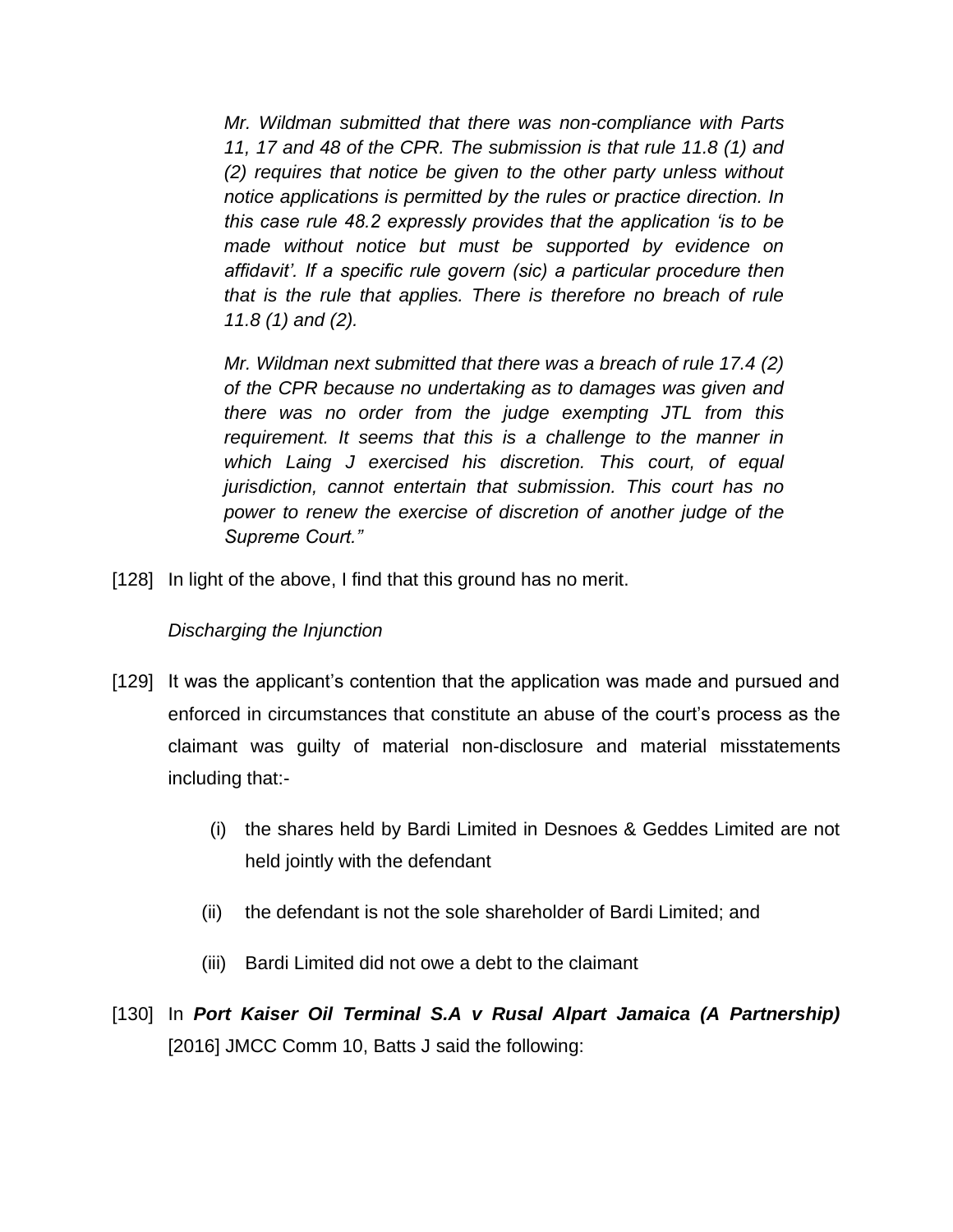*"I also agree with Mr. Michael Hylton"s further complaint, which is, that the Claimant failed to make full disclosure at the ex parte hearing. In this regard I respectfully adopt and apply the definition of material facts, as well as the duty to disclose formulated by my brother Sykes J, in North American Holdings Company Limited v Androcles Limited [2015] JMSC Civ 151 Para 4 where he stated:*

*"It is well established that an applicant who makes an ex parte or without notice application is under a very onerous duty to make full and frank disclosure to the court of all material facts. Material facts are those that affect or may affect how the discretion to grant or not to grant the freezing order is exercised. Material facts include the Claimant"s case and any fact the Defendant could urge had he been present at the hearing. The nature of this duty is so great that the law requires the applicant to make all reasonable enquiries so that he is fully informed as circumstances allow about his claim before the application is made or heard so that the applicant is in a position to advise the court of all relevant matters, particularly those matters which the Defendant could have raised had he been told about the application and was present. The reason for this is that a without notice application is prima facie a breach of natural justice which requires that a person be heard or be presented with the opportunity to make representations before an order is made, especially an adverse order. This is true of all without notice applications. Of course there are some without notice applications where the full rigour of the rule is mitigated to some extent. An example is an application made by a law enforcement agency to enforce a statute.*

*That duty is not discharged by placing documentation before the Court. It is incumbent on the applicant to point out to the Court anything in such documentation which may point in the absent Defendant"s favour. Justice Sykes in the judgment cited makes this clear at paragraphs 13 and 14 of North American Holdings Company Limited v Androcles Limited [2015] JMSC Civ 151. The duty is not new and was clearly stated by Ross J (as he then was) in Citibank NA v Office Towers Limited and Adela International Finance Company SA (1979) 16 JLR 502. It is time for*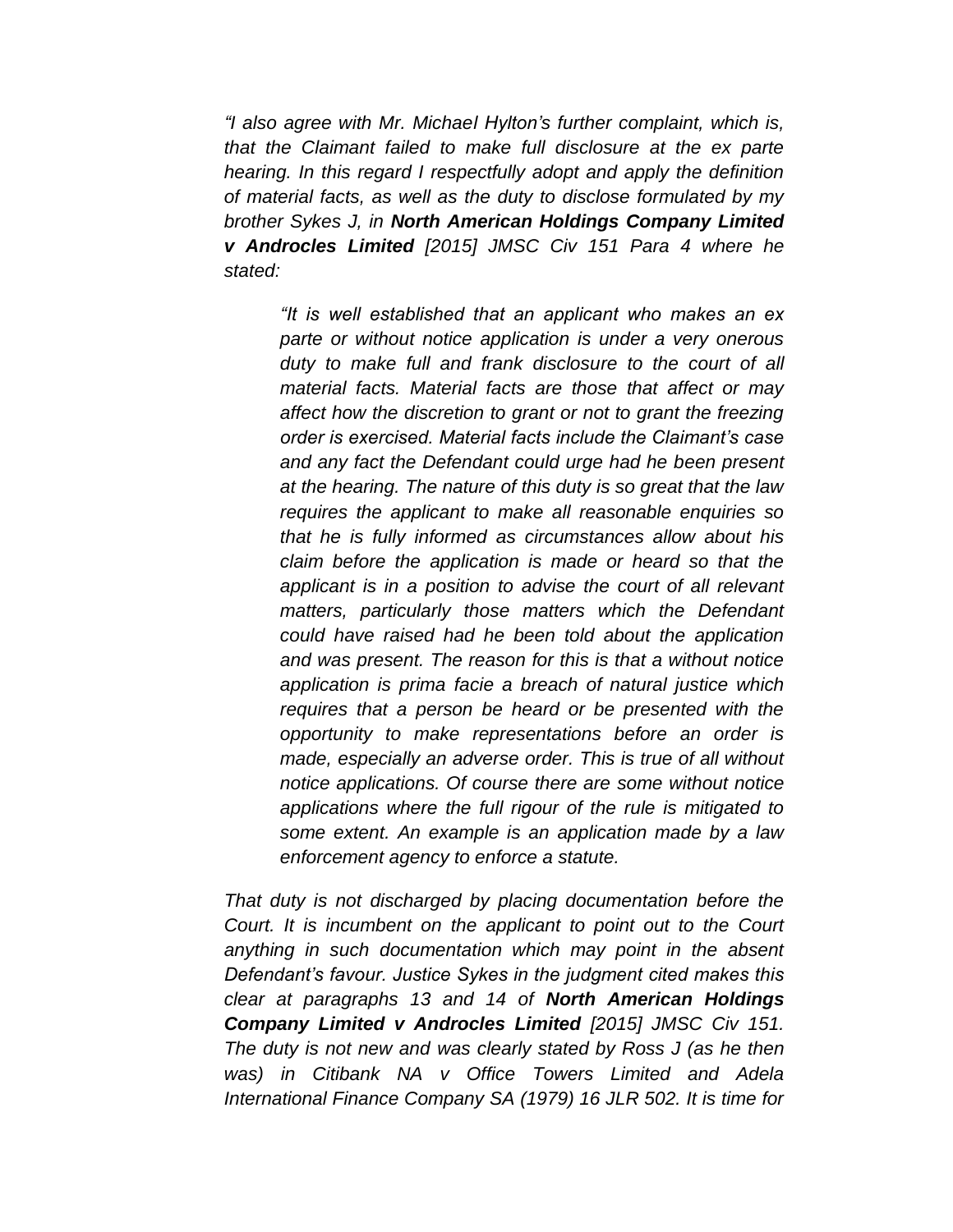*all practitioners to recognize the importance and extent of the duty of full disclosure on ex parte applications."*

- [131] The foregoing extract highlights the importance of fully disclosing all material facts. Therefore, in my judgment, where a provisional charging order was obtained in circumstances where all of the relevant material was not presented to the court, there may be a basis for a discharge of that order.
- [132] The grounds for setting aside the injunction overlap with the grounds advanced for discharging the provisional charging order. I have previously expressed my view as to whether the information before the learned judge conveyed that the shares were jointly owned and a debt was owed by the applicant company. I find that there was no material non-disclosure in respect of these grounds. It was disclosed that the shares were issued to and registered in the name of the applicant and that the claim concerned work done for Mrs. Geddes.
- [133] That being said, in paragraph 11 of the 2012 affidavit Mr. McDonald did in fact state that Mrs. Geddes was the sole shareholder of the applicant company.
- [134] The affidavit of Paula Jackson sworn on June 30, 2016 and filed on July 12, 2016 reads in part:

*"4. I have been the Secretary of Bardi Limited since December 1, 2012….*

*5. There are two issued shares in Bardi Limited. One is owned by the Defendant, Mrs. Margie Geddes and the other is owned by Estate Paul H. Geddes. I understand that Mrs. Geddes is the beneficiary of the estate but as far as I am aware the Estate"s share has never been transferred to her.*

*6. Bardi Limited has three bank accounts and I sign on all of them…"*

[135] In respect of shareholdings, Mr. McDonald's 2012 affidavit differs from Miss Jackson"s affidavit in one aspect only, Miss Jackson deponed that as far as she was aware the late Mr. Geddes" shares were never transferred to Mrs. Geddes.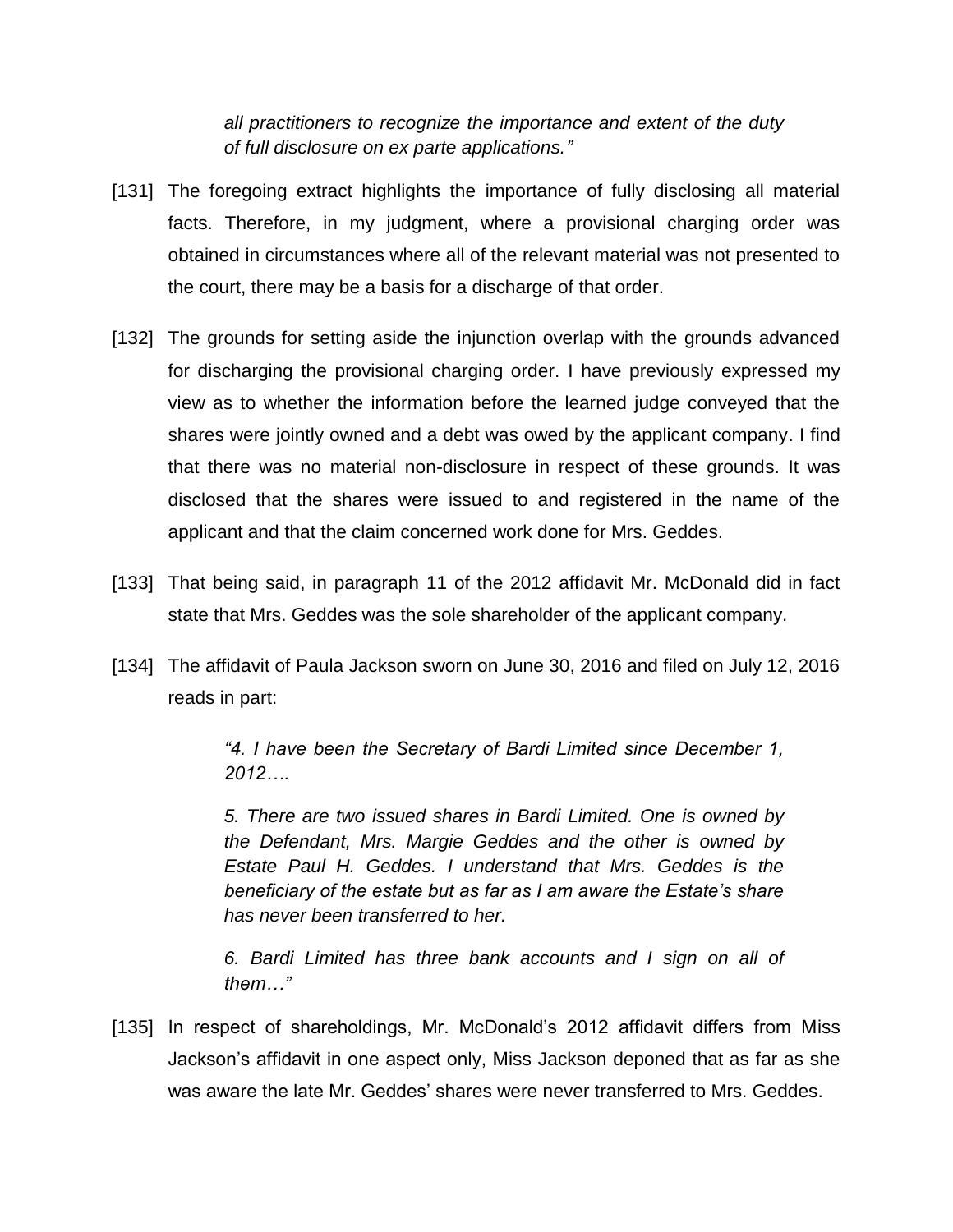- [136] A Grant of Probate was exhibited to Mr. McDonald"s 2012 affidavit. However, there is no evidence as to whether there was actual transmission of the shares.<sup>1</sup> Given the circumstances of the case and the nature of Mrs. Geddes" interest in the shares in the applicant company I am not persuaded that the assertion that she is the sole shareholder in Bardi Limited is a material misstatement*.*
- [137] It was made clear to the learned judge that Mrs. Geddes was the holder of one ordinary share in Bardi Limited and that the other ordinary share was held by the estate of Mr. Geddes who left a will indicating that his wife was his sole beneficiary and a grant of probate was obtained.
- [138] I therefore cannot agree with learned Queen's Counsel that the respondent was guilty of material non-disclosure and/or misstatements.

### *No undertaking as to damages*

- [139] Counsel submitted that the injunction should be set aside because no undertaking as to damages was given by the respondent and there was no evidence that it could pay any damages caused by the imposition of the injunction.
- [140] A similar argument was made in *Gordon Stewart OJ* (supra) where, as can be seen from the passage earlier extracted (paragraph 127), Sykes J was of the view that such an argument could not be entertained as it was a challenge to the exercise of the learned judge's discretion.
- [141] I agree with the position taken by Sykes J.

*Separate Legal Personality*

 $\overline{a}$ 

 $1$  In the 2<sup>nd</sup> affidavit of Paula Jackson, the 2015 annual returns which was exhibited indicates, at number 9, that the estate of Mr. Paul Geddes is still a shareholder.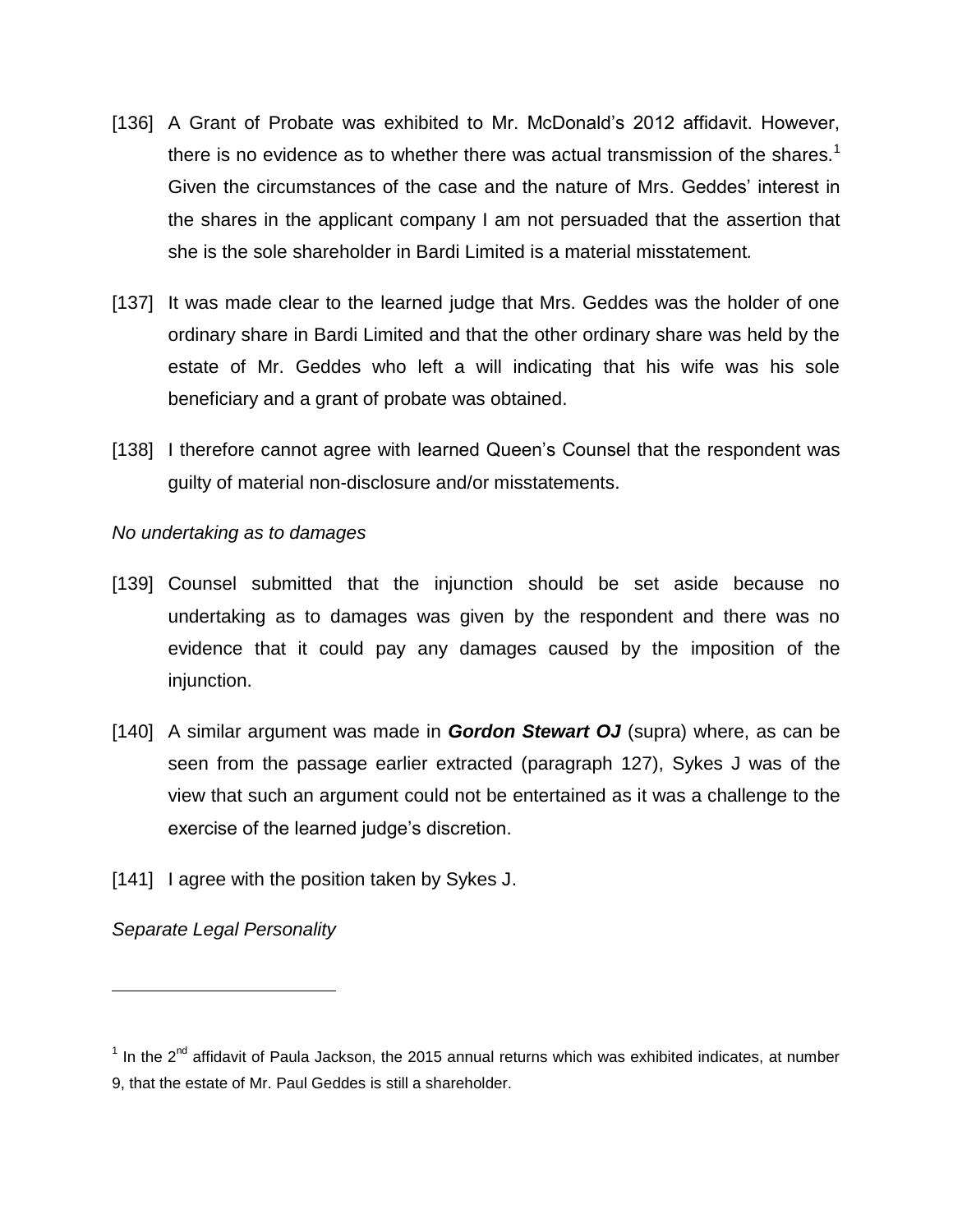- [142] It is the applicant"s contention that as a result of the time honoured *Salomon*  principle of separate legal personality it is the sole owner of the shares in D & G and that they should not be the subject of a charging order. It has relied on a number of cases*: International Hotels (Jamaica) Limited v Proprietors Strata Plan No 461* (supra), *Adams and others v Cape Industries plc and another* (supra) and *Prest v Petrodel Resources Limited* (supra) in support of that submission.
- [143] In his submissions Mr. Hylton Q.C. criticized Mr. McDonald's 2016 affidavit. He stated that the respondent has clearly recognized that the court cannot make a charging order over property that is not owned by the respondent/claimant. He stated that with that in mind the respondent is now trying to persuade the court that the applicant and Mrs. Geddes should be treated as one.
- [144] Mr. Hylton Q.C. addressed various facts relied on by Mr. McDonald in his 2016 affidavit to support the contention that the court should not treat the applicant company as a separate legal entity.
- [145] In my judgment it was evident on the evidence before the learned judge that the shares in D & G were issued to the applicant and registered in its name. Having arrived at the conclusion that a provisional charging order should be granted in respect of such shares, it is not for me to say whether the exercise of the learned judge"s discretion was proper or improper. This is a matter for the Court of Appeal. $^2$
- [146] Based on the foregoing, I therefore do not consider it appropriate to delve into the cases which have been cited<sup>3</sup> in respect of this issue and express an opinion

 $\overline{a}$ 

<sup>2</sup> See *Gordon Stewart OJ* (supra)

 $3$  Neither will I delve into Mr. Hylton's criticism of the statements in Mr. McDonald's 2016 affidavit.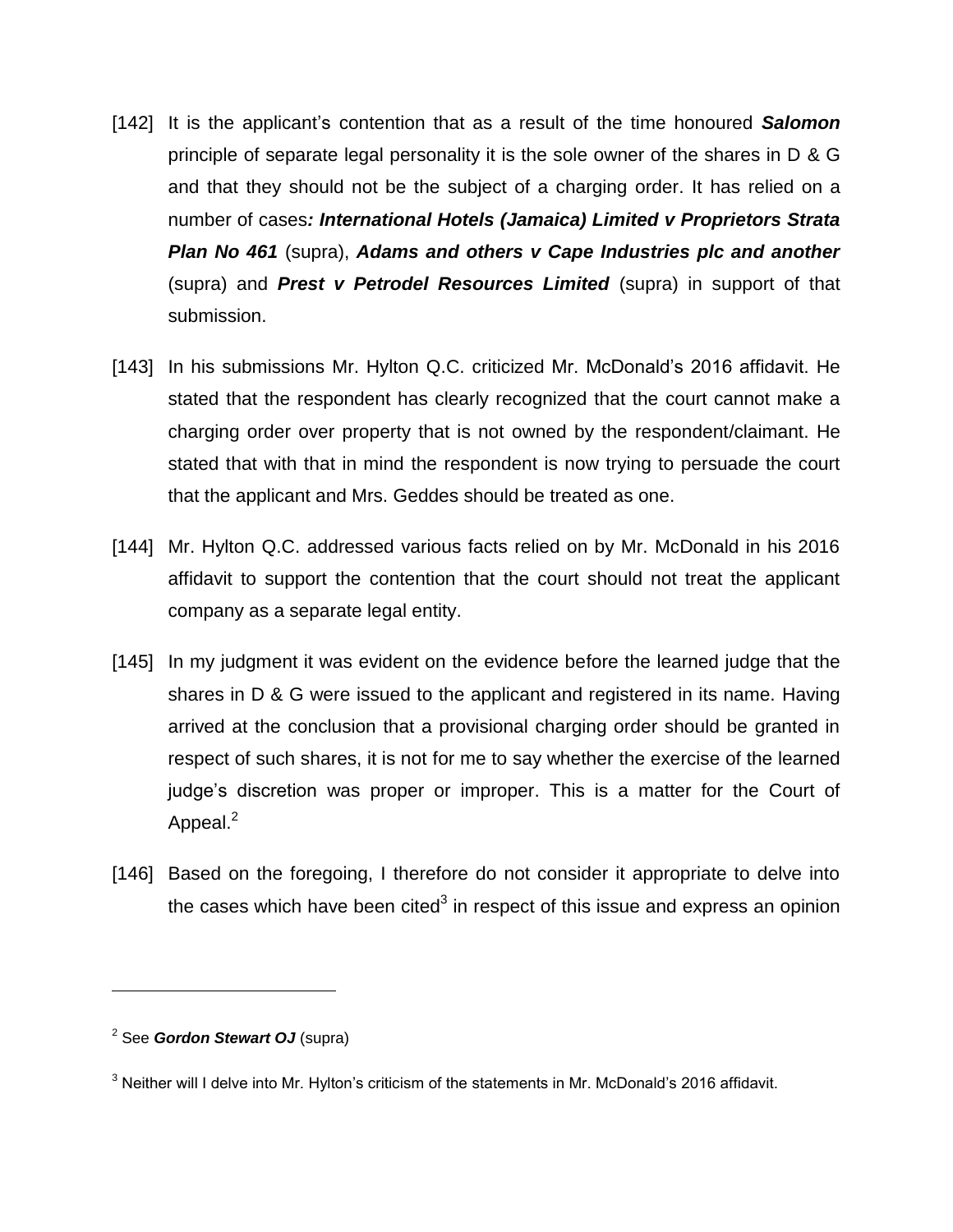as to whether the shares held by the applicant should or should not be the subject of a charging order.

### *The matter before the Court of Appeal*

- [147] In *Margie Geddes v McDonald Millingen* [2016] JMCA App 12 the Court of Appeal granted permission to appeal the decision of Morrison J issued on January 20, 2016. As previously mentioned the applicant had applied to have the provisional charging order varied, but Morrison J had refused that application.
- [148] P. Williams JA (Ag) (as she then was) stated the following:-

*"In this case, the submissions made by learned Queen"s Counsel as to the grounds on which the proposed appeal will be made cannot be said to have no merit. Whether the learned judge was correct that he had no jurisdiction to vary a provisional charging order in circumstances where the judgment debt would continue to be secured requires closer analysis. Such an analysis should be conducted in an appeal and it cannot be said it could not be determined in the applicant"s favour."*

[149] She further stated:-

*"This court will have to interpret this provision to assess whether provisional charging orders can be varied pursuant to rules 11.18 and 26 .1(7) and part 48 of the CPR as suggested by Mr. Hylton, or whether part 48 of the CPR is a regime in and of itself and does not embrace any other part of the CPR or has any provisions for varying a provisional charging order as Mr. Chen submitted. Since one possible interpretation would favour the applicant, this is one aspect of the appeal which would have a real prospect of success."*

[150] Learned Queen's Counsel submitted that the appeal relates to Mrs. Geddes application to vary the provisional charging order and as such raised different issues from those which arise in the instant case. He emphasized that the applicant was not a party to the application to vary the provisional charging order and is not a party to that appeal.